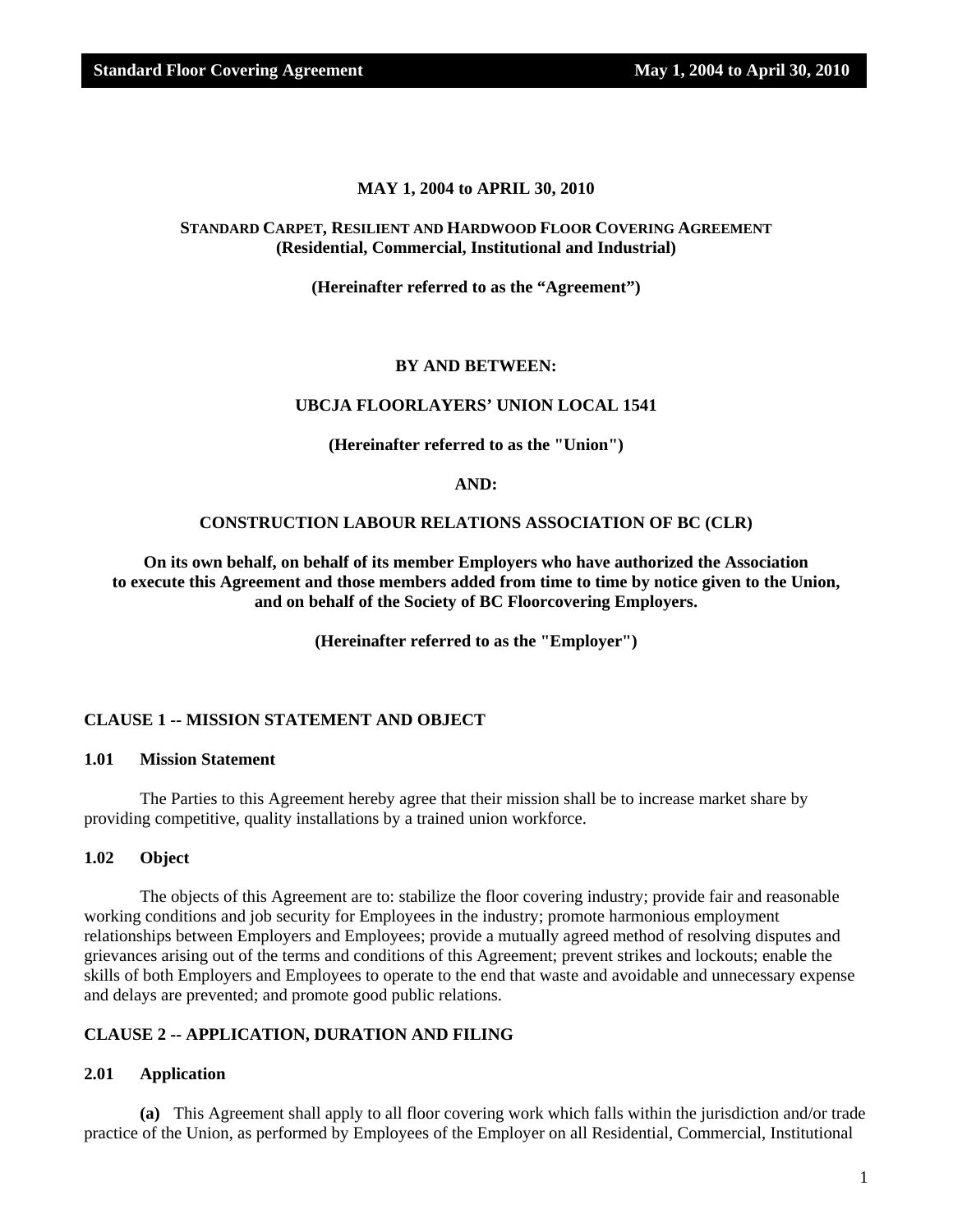and Industrial projects.

**(b)** An Employer becoming signatory to this Agreement understands and agrees that the obligation of the contract shall apply only on those projects which such Employer acquires subsequent to becoming signatory to this Agreement.

#### **2.02 Duration**

**(a)** This Agreement shall be for the period from and including May 1, 2004 to and including April 30, 2010, and from year to year thereafter subject to the right of either Party to this Agreement within four (4) months immediately preceding the date of expiry of this Agreement which is April 30, 2010or immediately preceding the last day of April in any year thereafter, by written notice, to require the other Party to this Agreement to commence collective bargaining.

**(b)** Should either Party give written notice to the other Party pursuant hereto, this Agreement shall thereafter continue in full force and effect until the Union shall give notice of strike, or the Employer shall give notice of a lockout, or the Parties shall conclude a renewal or revision of this Agreement or a new Collective Agreement.

#### **(c) Non Society Employers**

 **(i)** Non-Society Employers (i.e. those Employers who are not members of Construction Labour Relations Association of BC) hereby agree that "notice of lockout" shall only operate as terminating this Agreement if such notice is followed by the actual refusal to employ Union members on a project(s), and that this Agreement is terminated only when the actual lockout occurs.

 **(ii)** Such Employers also agree that they shall not issue notice of lockout later than two (2) months following the concluding of a new Standard Floor Covering Agreement, and that if they do not give notice of lock-out and impose an actual lockout within the aforesaid time limit, they shall be bound by the terms and conditions of the new Standard Floor Covering Agreement as negotiated from time to time in the industry.

- **(d)** The operation of Sections 50(2) and 50(3) of the Labour Relations Code of BC is hereby excluded.
- **(e)** All amendments to the Agreement not covered by a specific date of application, shall become effective one (1) week after ratification of the Agreement by both parties (June 7, 2004).

#### **2.03 Filing**

 A copy of this Agreement shall be deposited with the Minister of Labour for the Province of British Columbia.

#### **CLAUSE 3 -- QUALIFICATIONS AND REGULATIONS OF EMPLOYERS**

#### **3.01 Subcontracting**

**(a)** The Parties agree that Employers signatory to this Agreement that supply carpet, resilient, hardwood and/or related floor coverings normally have such material installed by Company Employees and are required to meet all of the qualifications and regulations contained herein.

**(b)** In the event an Employer subcontracts the installation of carpet, resilient, hardwood and/or related floor coverings to another Employer, such Employer to whom the installation was subcontracted shall also be signatory to this Agreement and shall be required to meet all of the qualifications and conditions contained except as provided herein.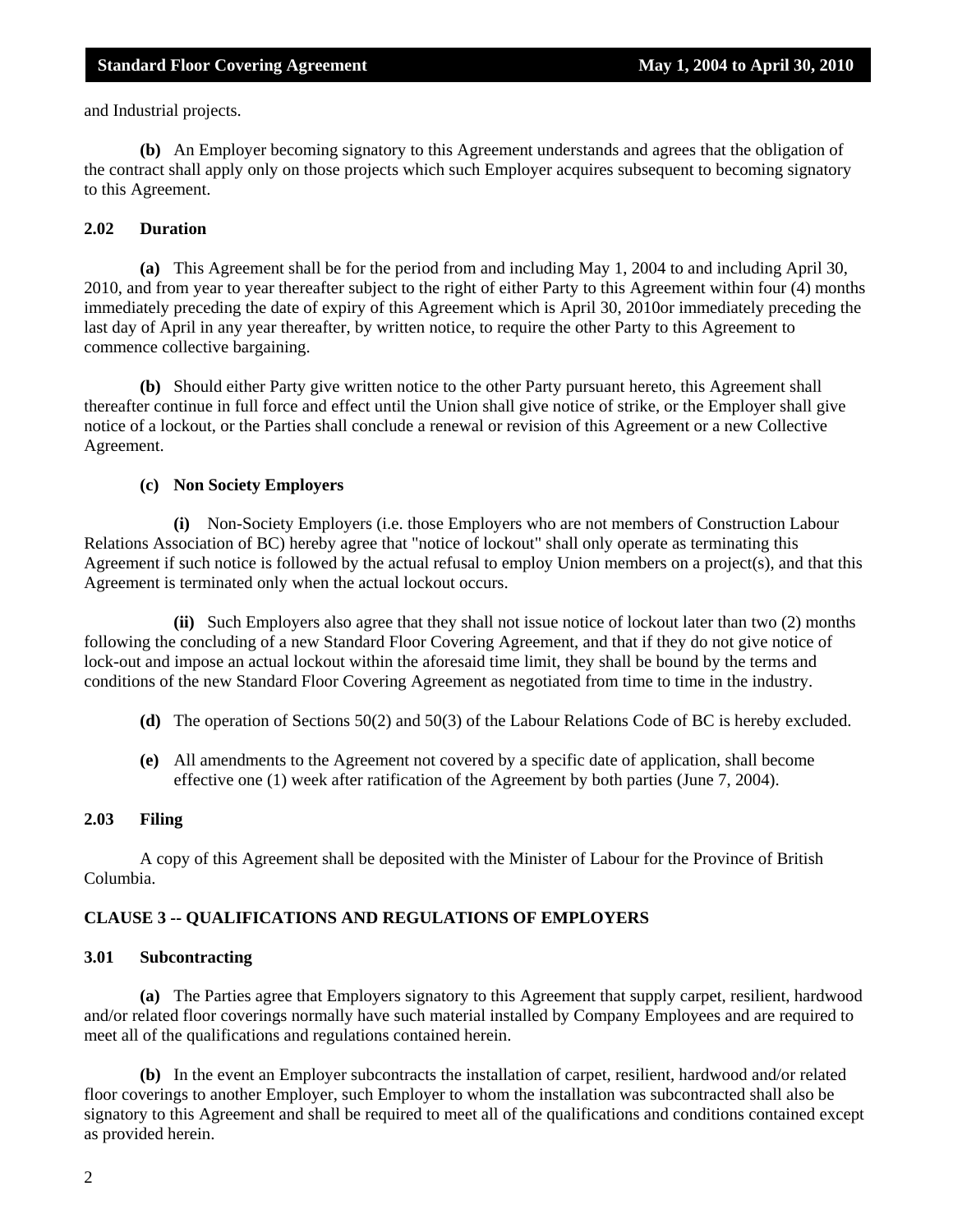(i) In the event that the Union is unable to supply skilled manpower, or suitable, competitive union subcontractors signatory to Local 1541 are not available, the Employer will notify the Union, prior to the award of a subcontract to a non-signatory employer, of the:

- location of the project,
- value of the installation, and
- approximate date of commencement.

The Union must be given a minimum of twenty-four hours between Monday 8:00am and Friday 4:00pm in which to endeavor to locate suitable, competitive union subcontractors to bid for the work in question. If the Employer and the Union are unable to locate such suitable, competitive subcontractors, it is understood and agreed that the Employer will be relieved of the subcontracting clause for such subcontracts; provided, however, the subcontractor selected is non-union and is registered with the Worker's Compensation Board. Further, this provision shall be limited to contracts of less than:

- 1. 250 square yards of carpet; or
- 2. 125 square yards of linoleum; or
- 3. 2000 square feet of hardwood.

Within thirty days of completion of the installation by a non-signatory firm, the Employer shall remit to the Union a payment in the amount of five percent (5%) of the value of the installation work performed by the non-signatory firm.

Any disputes under this section as to whether a union subcontractor is suitable and competitive shall be adjudicated by the Joint Conference Board within three days from the notification by either party.

Should an Employer be found by the Joint Conference Board to be in non-compliance with the provisions of this clause, the Joint Conference Board shall be empowered to:

- A. award damages to a maximum of the value of the labour portion of the subcontract; and/or
- B. suspend an employer's right to utilize the provisions of this clause for such period of time as deemed appropriate.

Damages awarded by the Joint Conference Board under this clause shall be paid by the Employer equally between the Apprenticeship and Install Funds.

**(c)** The subletting, assigning or the transfer of work by an Employer signatory to this Agreement to any Employer, firm or corporation not under agreement to the Union, shall be sufficient cause for the Union to cancel this Agreement with the signatory Employer.

**(d)** The Employer agrees that if any shop processing work is required (ie. cutting, fringing, sewing, etc.), other than in the Employer's own shop, such work shall be performed in a shop of an Employer who is also under Agreement with the Union.

**(e)** The Employer shall not sublet directly or indirectly, either in whole or in part, the labour services required by any contract to any Employee or group of Employees.

**(f)** The Union shall not permit its members to lump, contract or subcontract flooring work or to perform any work in this manner coming under the jurisdiction of this Agreement or work in any shop where lump work, piecework or subcontracting is done.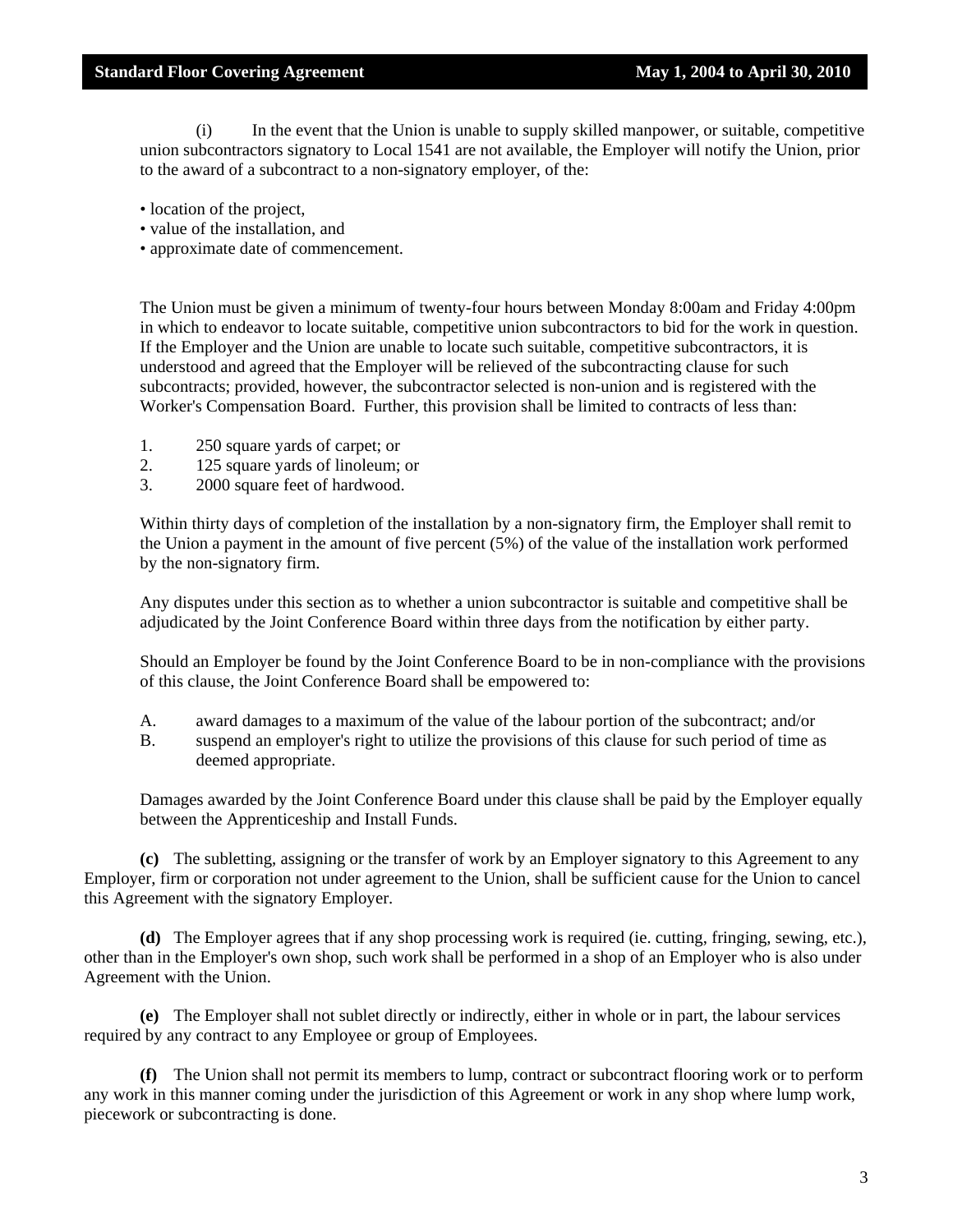#### **3.02 Registration and Licensing**

**(a)** The Employer shall ensure that they are in compliance with the policies and/or regulations, including any provisions for registration which may be required therein, of all applicable federal and provincial government agencies, departments, legislation, etc. (i.e. Canada Customs and Revenue Agency, Employment Insurance Act, WCB, etc.), and shall provide the Union with their applicable registration number(s) upon request.

**(b)** The Employer shall also ensure that they are duly licensed in each city, municipality, town, village, etc. in which they contract for work.

#### **3.03 Place of Business**

**(a)** The Employer shall have a designated place of business devoted substantially to carpet, resilient and/or related floor covering materials.

**(b)** Such place of business shall be located in a zone permissible for its operation as required by the laws and ordinances for the area in which such business is located, and shall be open and staffed by personnel for business at least thirty seven and one-half (37½) hours per week.

**(d)** Sanitary facilities shall be provided on the premises for the use of Employees.

**(e)** The Employer shall maintain a business telephone number, in the name of their firm(s), to facilitate the contacting of Employers for the purpose of administering this Agreement.

#### **3.04 Labour Contractors**

**(a)** An Employer who hires a group of Employees for the purpose of contracting labour only may be referred to as a labour contractor and so defined for the purpose of definition within this Agreement.

**(b)** A labour contractor shall at all times employ a permanent staff of at least two (2) Union Employees. If at any time a labour contractor does not employ two (2) Union Employees on a permanent basis, the Union shall have sufficient cause to cancel this Agreement with such Employer without going through grievance procedure (Clause 25).

**(c)** An Employer who is defined as a labour contractor shall only accept contracts or work from other Employers under Agreement to the Union, or from licensed retailers who sell carpet and resilient and/or related floor covering materials who subcontract all of their installations and shop work to Employers signatory to this Agreement.

#### **3.05 Security**

**(a)** Any Employer not previously under Agreement, or those who have previously had an Agreement cancelled but have subsequently re-qualified to become signatory to this Agreement, shall deposit a security requirement suitable to the Floor Covering Joint Conference Society (FCJCS) in an amount no greater than twenty-five thousand dollars (\$25,000.00) for use in default of payment of wages. Such security requirement may be in form of cash, a negotiable bond, a firm guarantee from a bonding company or financial institution or any alternate form of security suitable to the FCJCS, and shall be held by the FCJCS for the aforementioned purpose.

**(b)** The security requirement shall be accompanied with a letter from the Employer authorizing the FCJCS to make payments up to twenty-five thousand dollars (\$25,000.00) for unpaid wages and unpaid monies to the Floor Covering Trade Promotional Fund (FCTPF), the Floorlayers Welfare Trust Fund, the Floorlayers Industry Pension Plan, and the Floorlayers Dues Supplement Fund, and any/all other Funds stipulated herein, if financial difficulties arise and current payrolls are not met.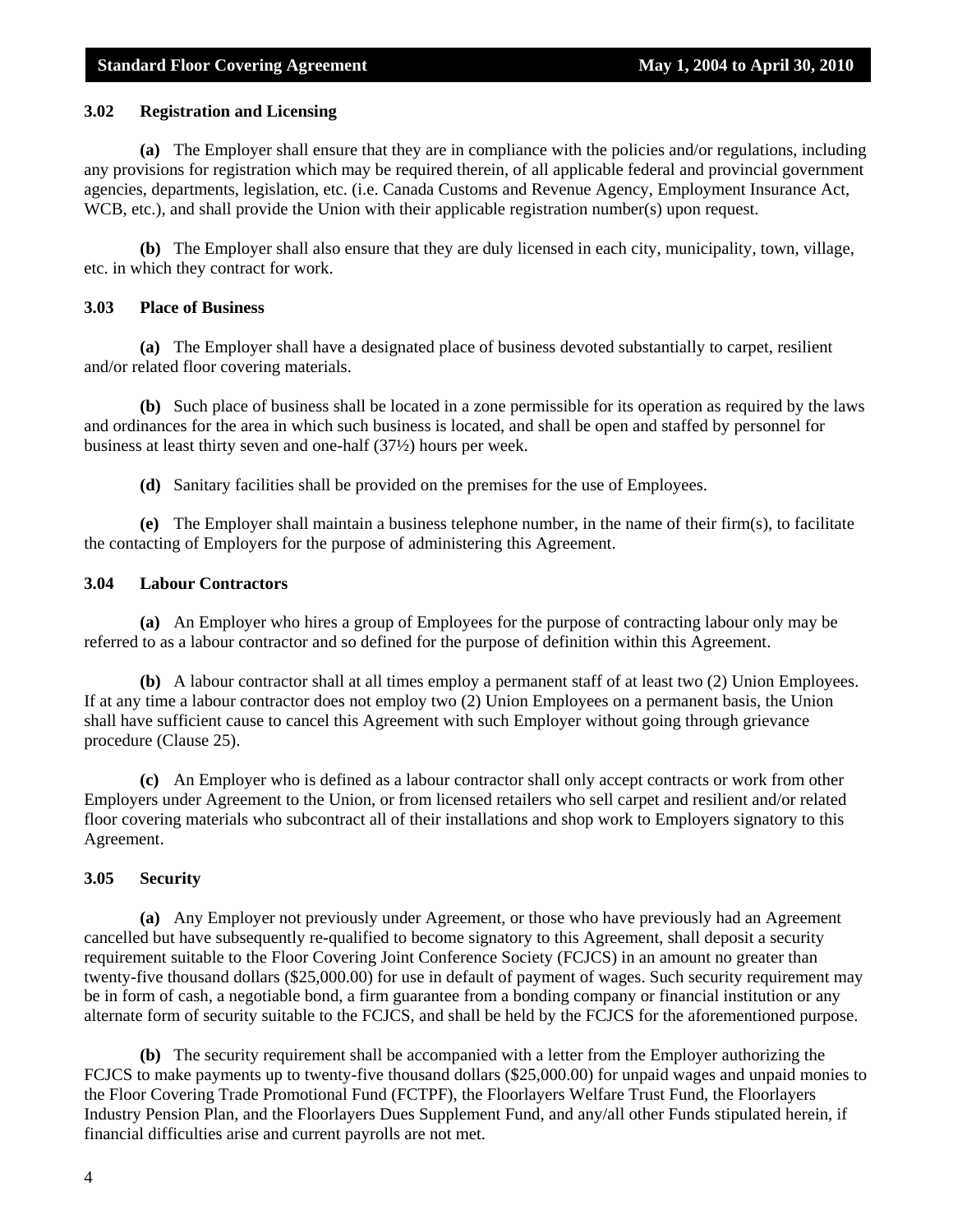**(c)** The security requirement shall be returned to the Employer after three (3) years from the date of signing this Agreement or such earlier date as may be approved by the FCJCS. In the event the Employer ceases business before the three (3) year period has elapsed and the Union is satisfied all wages and remittances are completely paid, the bond may be returned at any earlier date. Notwithstanding the foregoing, the bond shall not be returned until a minimum of one (1) year has elapsed from the date upon which such Employer became signatory to this Agreement.

#### **CLAUSE 4 -- TOOLS AND EQUIPMENT**

#### **4.01 Employer Supplied**

**(a) (i)** The following tools and/or equipment, if required, shall be supplied by the Employer: All power tools, power stretchers, power staplers, seaming irons and attachments, tile cutters, rollers, and/or any other equipment other than ordinary Floorlayers' tools. No Employee shall be required, and it shall not be a condition of employment, to supply these tools. All specialty knife blades shall also be supplied by the Employer to any Employee who is engaged in the installation of any floor covering material(s) that contain abrasive substances (i.e. Altro-Floor).

 **(ii)** Notwithstanding the foregoing, in the event an Employee regularly supplies any/all of the tools and/or equipment provided for in Clause 4.01 (a) above, the Employer shall be responsible for the cost of any/all repairs to such Employee supplied tools and/or equipment, providing however, that such Employee has been employed by the Employer for a reasonable period of time, and that the damage to the particular tools and/or equipment was not the direct result of work performed by the Employee outside of the employ of the Employer.

**(b)** The Employer shall also supply hand trucks and/or dollies when an Employee is required to move furniture, appliances, heavy material, etc.

**(c)** All Employees shall be responsible to return Employer supplied tools and/or equipment issued to them, subject to conditions as outlined in Clause 6.06.

#### **4.02 Journeyperson Supplied**

#### **(a) Carpet and Resilient - Basic**

 The following tools and/or equipment shall be provided by all Journeyperson Employees who install carpet and/or resilient floor covering materials:

| awl (pin vise)              | pencils                            |
|-----------------------------|------------------------------------|
| chalk line                  | pliers                             |
| chisels                     | propane torch or electric heat gun |
| claw hammer                 | putty knives (assorted)            |
| dust brush and broom        | sandpaper                          |
| extension cord and light    | sharpening stone                   |
| files (flat and triangular) | screwdrivers (assorted)            |
| hack saw                    | tin snips                          |
| level                       | tool box                           |
| measuring tape              | trowel                             |
| metal punch                 | utility knife                      |
| mitre box                   | wrench                             |
| moulding lifter             | wrenches (adjustable)              |
| nail set                    |                                    |
|                             |                                    |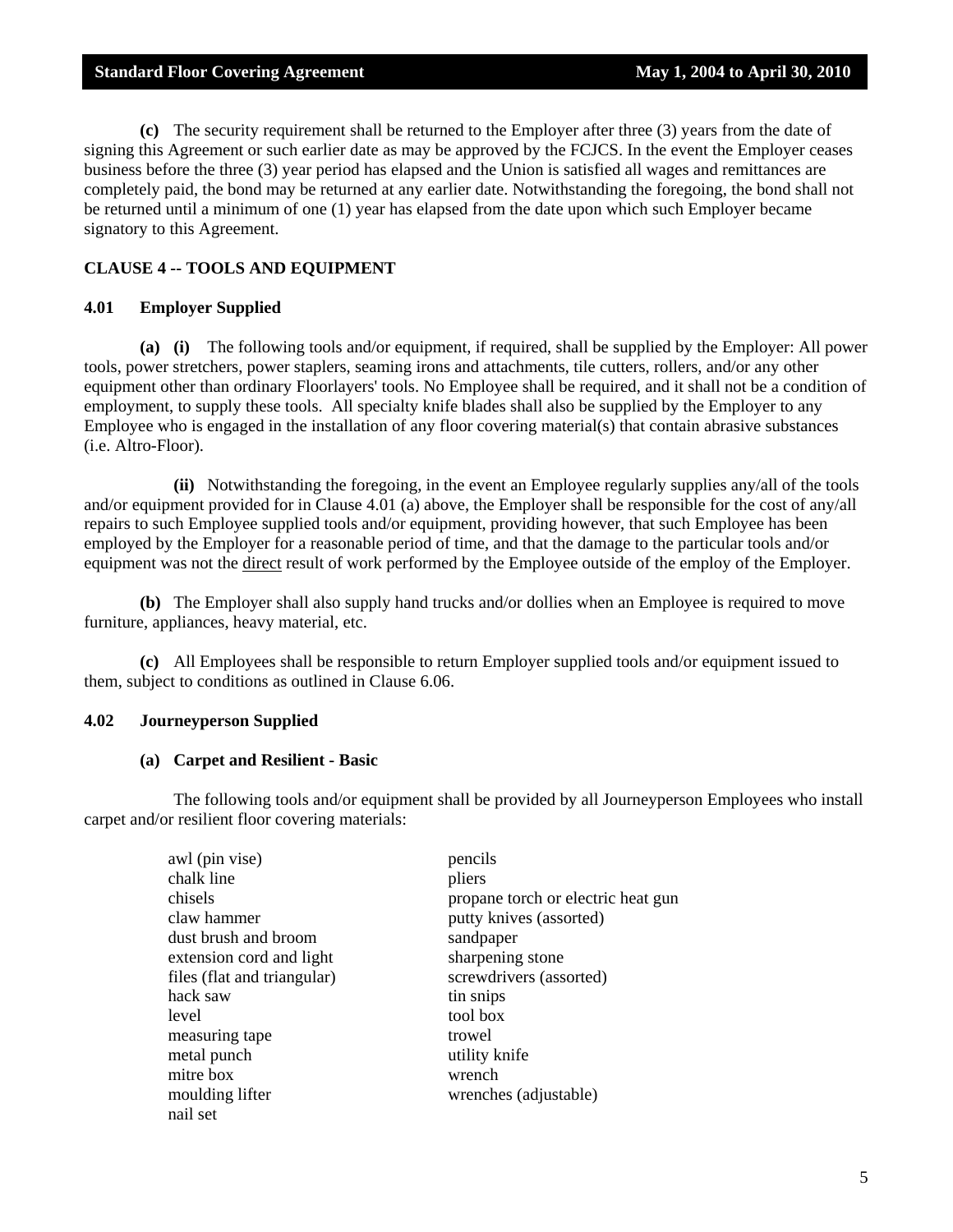#### **(b) Carpet - Additional**

 In addition to the tools and/or equipment provided by all Journeymen Employees who install carpet and/or resilient floor covering materials, all Journeypersons who install carpet shall also provide the following:

| anchorite tool            | pad knife        |
|---------------------------|------------------|
| carpet base cutter        | patching trowel  |
| carpet seam roller (flat) | porcupine roller |
| carpet shears             | razor knife      |
| carpet tucker             | rubber mallet    |
| cookie cutter             | seam squeezer    |
| cushion back cutter       | sewing needles   |
| driving bar               | stair tool       |
| floor scraper             | staple lifter    |
| hammer stapler            | straight edge    |
| knee kicker               | strip cutter     |
| knives (assorted)         | squeeze bottles  |
| loop pile cutter          | tack hammer      |
| moulding lifter           | wall trimmer     |
| napping shears            |                  |

#### **(c) Resilient Floor Covering - Additional**

 In addition to the Basic tools and/or equipment provided by all Journeyperson Employees who install carpet and/or resilient floor covering materials, all Journeypersons who install resilient floor covering materials shall also provide the following:

| bar scribe           | notched steel trowels   |
|----------------------|-------------------------|
| corner scribe        | recess scriber          |
| divider              | seam roller             |
| door pin tool        | seam sealer kit         |
| framing square       | straight edge (2 metre) |
| knives (assorted)    | universal scriber       |
| laminate hand roller | wall trimmer            |

#### **(d) Basic - Hardwood**

 The following tools and/or equipment shall be provided by all Journeyperson Employees who install hardwood floor covering materials:

| bevel square       | hand saw      |
|--------------------|---------------|
| block plane        | nail set      |
| broom              | pencil scribe |
| chalk line         | pry bar       |
| combination square | tape measure  |
| floor scraper      | utility knife |
| frame square       | wood chisels  |
| hammer             |               |

#### **CLAUSE 5 -- WORKING PARTNERS AND SHAREHOLDERS**

**5.01** Any person operating a business and under Agreement to the Union retains the right to work with tools.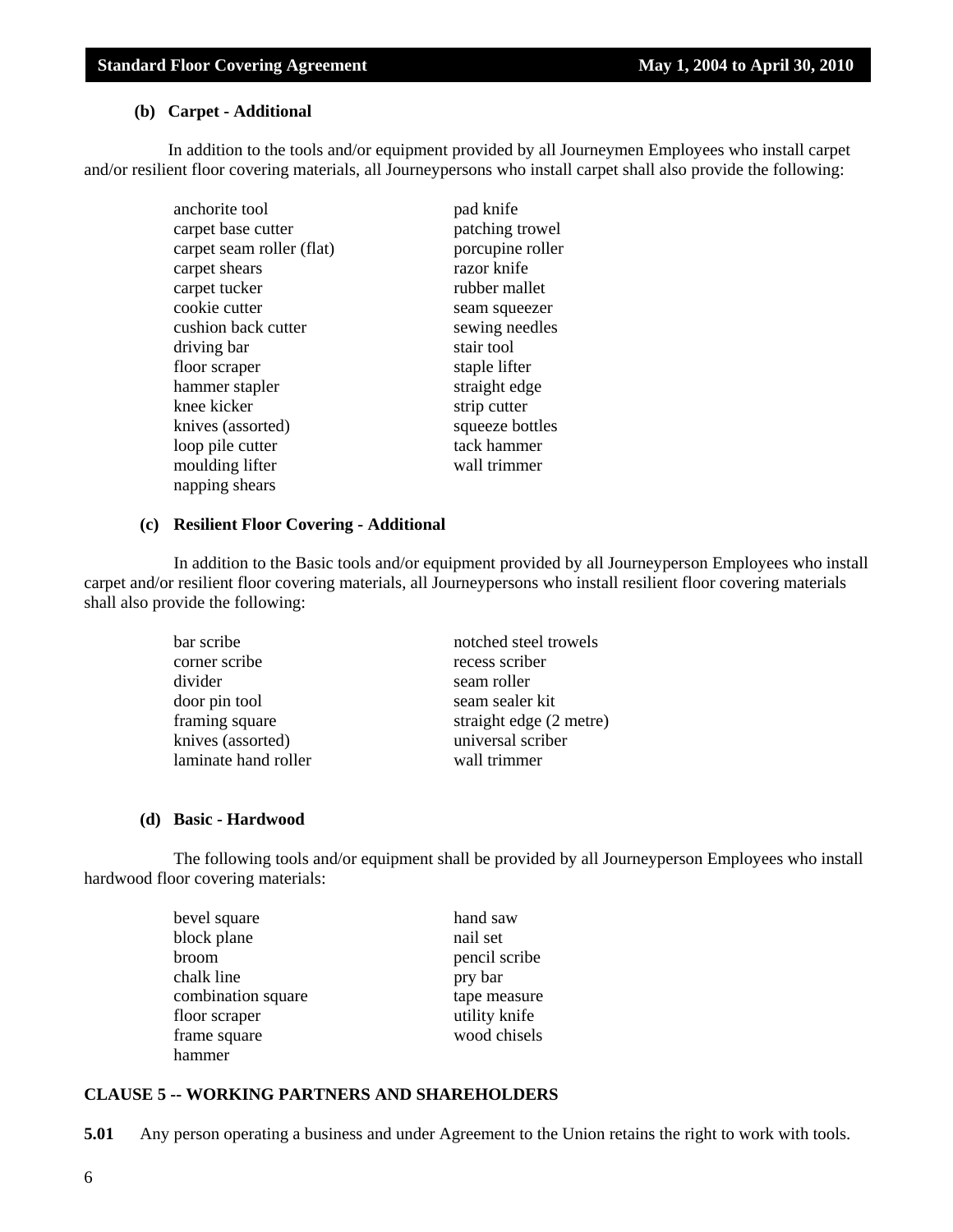However, if more than one (1) member of the firm works with the tools, then at the time of signing this Agreement one (1) member shall be recognized as the Employer. All working partners that regularly perform work requiring the tools, skill or the ability of Floor Covering Installers shall become members of the Union and shall be employed under the same conditions as apply to all Employees coming within the scope of this Agreement.

**5.02** Employees shall not be subject to termination or layoffs for lack of work so that the Employer or a working partner may complete such work. The Employer or a working partner shall not work overtime or in excess of regular working hours on the project which shall result in an Employee(s) being laid off for lack of work.

**5.03** An indentured Apprentice shall not be recognized as an Employer.

#### **CLAUSE 6 -- UNION SECURITY AND HIRING PROCEDURES**

**6.01** All Employees coming within the scope of this Agreement are to be members in good standing with the Union as a condition of their employment. When Floor Covering Installers and Apprentices are required, Union members shall be hired.

**6.02** To obtain additional Floor Covering Installers and Apprentices, the Employer shall have the alternative of hiring from the Union, directly hiring a Union member or obtaining a Union member from another Employer signatory to this Agreement. If the Union cannot supply acceptable help within a period of twenty-four (24) hours, the Employer may obtain help elsewhere, provided, however, that all the provisions of Clauses 6:02, 6:03 and 6:04 are complied with.

**6.03** If at any time competent Union members become available, such Union members shall, within forty-eight (48) hours, replace those Employees who have been issued a work permit, with the exception of those Employees previously dispatched to projects where room and board would normally be provided.

#### **6.04 Hiring Slip**

**(a)** Employees covered by this Agreement shall obtain a hiring slip through the Union Office prior to commencing work. Outside of the Lower Mainland, this process may be accomplished by telephone with followup mail. The hiring slip shall have such information as the Employee's name, category, rate of pay, Social Insurance Number, etc.

**(b)** On out-of-town projects where "local hires" are required, a new Employee may be hired, provided the Employee is a member of the Union or a permit is arranged for, and the Employer agrees to notify the Union for a hiring slip as soon as possible.

**(c)** Nothing in this Clause is intended to prevent a Union member from obtaining a job, or the Employer from name requesting an unemployed Union member, providing that in either case a hiring slip is obtained or arranged for from the Union prior to the commencement of work.

#### **6.05 Job Stewards**

 Job Stewards may be appointed by the Union and shall be recognized on all jobs. Job Stewards shall not be discriminated against.

#### **6.06 Responsibility for Damage**

**(a)** No Employee, except in the case of wilful damage or gross negligence, shall be responsible for any damage or replacement of property occurring while performing work on behalf of the Employer.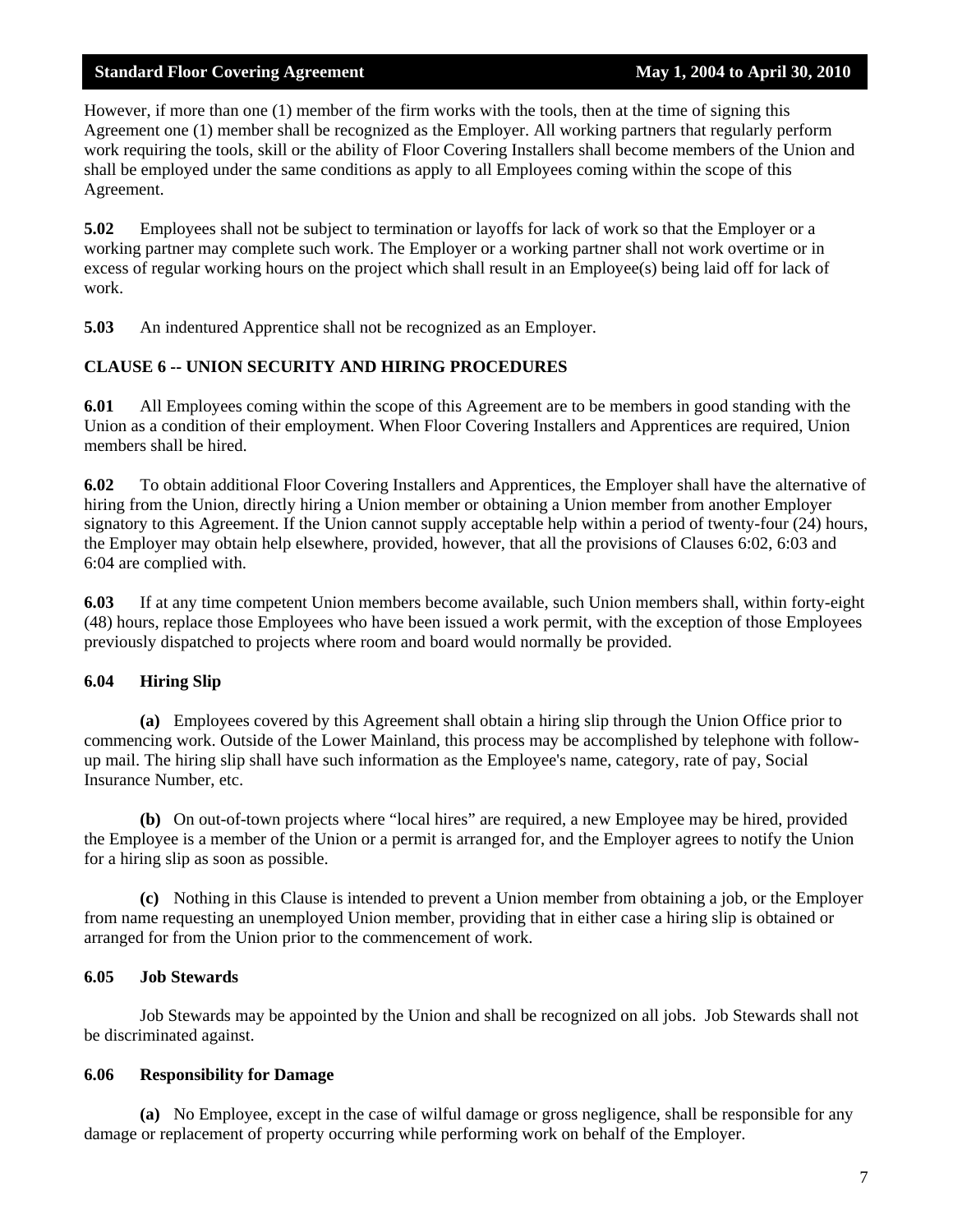**(b)** Examples of such damage include: (i) water damage caused by accidentally damaging water or heating pipes, (ii) fire or smoke damage caused through the use of volatile materials, (iii) damage caused by accepted procedures for regulating heat controls or making use of available power outlets or panels, (iv) vibration damage caused through the use of sanding machines or other power driven equipment, (v) damage caused by disconnection and/or connection of appliances and fixtures, and (vi) third party damage or theft of Company equipment and/or material on the project, and/or while being transported to and from work, or from project to project, on the Employer's behalf.

**(c)** Any unresolved dispute related to this Clause may be referred to the FCJCS for settlement prior to proceeding with the Grievance Procedure (Clause 25).

#### **6.07 Non Affiliation Clause**

 Subject to reasonable notice given to the Employer it shall not be a violation of this Agreement for the Union to withdraw its members from a project(s) for:

- **(a)** rendering assistance to labour organizations;
- **(b)** refusal on the part of Union members to work with non-union workers;

**(c)** refusal on the part of Union members to handle any materials, equipment or product declared unfair by Building Trades Councils; or manufactured, assembled or produced by an Employer whose Employees are on strike against or are locked out by an Employer;

#### **6.08 Multi-Employer Certification**

 The Parties to this Agreement shall cooperate in and support in every way the institution, at the initiative of the Union, of multi-employer certifications in accordance with the Labour Relations Code of BC. Such multiemployer certification shall be instituted along traditional trade lines and shall not be used in any way to resolve jurisdiction or to affect the present (July 1980) status quo between trades.

#### **6.09 Union Access**

**(a)** The Business Representative of the Union shall be admitted at all times to the premises of the Employer to conduct the legitimate business of the Union.

**(b)** Such Representative may also, by appointment, inspect the payroll records of the Employer to ascertain the number of hours worked and the amount of payments made to the Floorlayers Welfare Trust Fund, the Floorlayers Industry Pension Plan, the Floorlayers Dues Supplement Funds, and any/all other Employer contributions and Employee deductions required in accordance with this Agreement.

**(c)** In the event an Employer's records are found to be in error, the Union may take whatever steps are necessary to ensure such Employer corrects their payments as required.

#### **CLAUSE 7 -- CHECK OFF**

**7.01** The Employer agrees to accept and honour the check off Union fees and dues pursuant to the provisions contained in the Labour Relations Code of BC.

**7.02** The Union shall provide check off authorization cards to each Employer, and the applicable Union fees and dues shall be deducted from the first pay of each month and forwarded to the Financial Secretary's address as the Union may designate from time to time.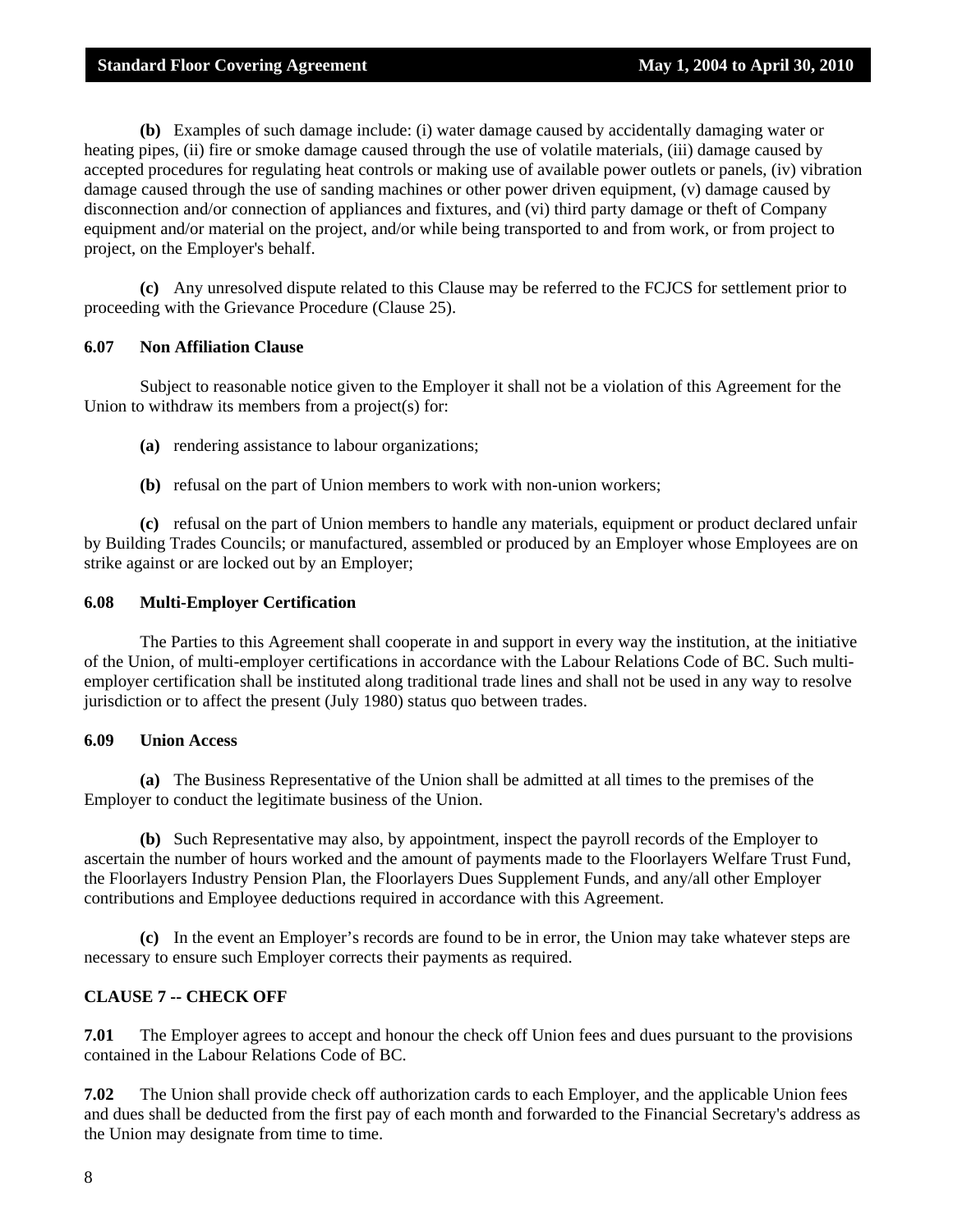#### **CLAUSE 8 -- HOURS OF LABOUR AND OVERTIME RATES**

 Notwithstanding the following provisions, hours of work may be varied to meet special conditions with the approval of the Union.

#### **8.01 Regular Hours of Work**

**(a)** Seven and one-half (7½) hours shall constitute a regular day's work between the hours of 8:00 am and 4:00 pm. Five (5) days shall constitute a week's work from Monday 8:00 am to Friday 4:00 pm.

**(b)** Employees shall be allowed a five (5) minute pick-up period prior to quitting time.

**(c)** The Parties acknowledge the need to establish hours of work which will allow Employers to operate on a competitive basis with the non-union sector by maximizing productivity. As a result, upon notification of either Party, a Joint Committee shall be established to assess the feasibility of the most appropriate hours of work within the floor covering industry. The Parties may also, upon mutual agreement, establish alternate hours of work from those stipulated herein, on all work governed by this Agreement, or a portion thereof. Notwithstanding the foregoing, the hours of work which may be established via an individual project agreement shall, on such project and for the duration of such project, supersede the terms and conditions contained within this Agreement.

**(d)** Should the crew and the Employer wish to vary start and finish times, a vote of members concerned will be taken and the majority position shall be adopted as to the start time. At no time shall the regular hours of work begin before 6:00 am or end after 6:00 pm. Should an Employer require additional personnel through the hiring hall on projects with varied start times, then the Employer shall notify the Union as to the starting time.

#### **8.02 Lunch Break**

 A one-half (½) hour lunch period shall be at 12:00 noon during any regular day shift and after three and one-half (3½) hours work on any other shift and special projects.

#### **8.03 Rest Breaks**

 Two (2) breaks of ten (10) minutes each, to be taken at 10:00 am and 2:30 pm on the project, shall be allowed in a regular working shift unless the time of the breaks has been mutually agreed on between the Employer and his Employees.

#### **8.04 Overtime**

 All work performed in excess of the regular hours of work or the accepted variations therefrom, and outside the established shift hours, shall be considered overtime and shall be paid for as follows:

**(a)** All work performed prior to 8:00 am shall be paid for at the rate of double time.

**(b)** Installations on projects where work can be completed within two (2) hours during the same day for which overtime is required shall be paid for at time and one-half for the first two (2) hours in excess of the regular shift, and at double time thereafter.

#### **(c) Saturdays**

 Saturday work on renovation and/or replacement shall be paid for at time and one-half between the hours of 8:00 am and 4:00 pm. All other work performed in excess of seven and one-half (7½) hours on Saturdays, and all work on brand new construction performed on Saturdays shall be paid for at double time.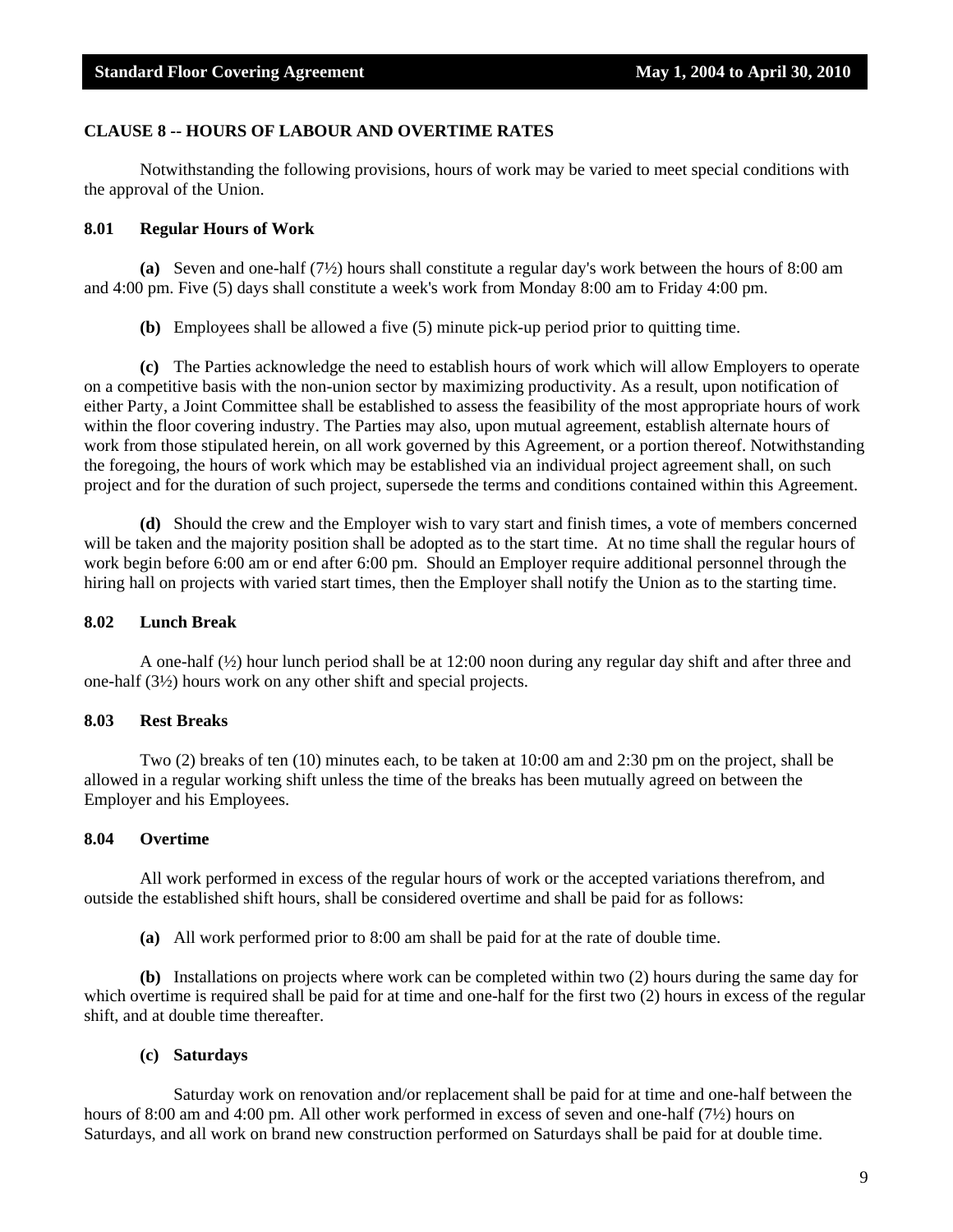#### **(d) Sundays and Statutory Holidays (or a day observed as a Statutory Holiday)**

 All work performed on Sundays or Statutory Holidays, or days observed as Statutory Holidays, shall be paid for at double time.

**(e)** Overtime hours shall be properly recorded, shall be paid at the applicable overtime rate of pay, and shall be shown accordingly on an Employee's pay cheque. The practice of converting or extending an overtime hour to additional straight time hours shall not be permitted.

**(f)** Work performed on Saturdays, Sundays and Statutory Holidays, shall be evenly distributed between Union Employees only. An Employee issued a work permit shall not be permitted to work on the above days unless the Employer's Union Employees are not available. The foregoing does not apply to work on out-of-town projects where the Employer is supplying room and board.

#### **8.05 Shifts**

**(a)** The Second Shift shall be defined as any shift commencing at or after 4:00 pm. Employees working the second shift shall receive eight (8) hours pay for seven (7) hours work, and such shift shall end at or before 12:00 midnight.

**(b)** The Third Shift shall be defined as any shift commencing at or after 12:00 midnight. Employees working the third shift shall receive eight and one-half (8½) hours pay for seven (7) hours work.

**(c)** Work performed on the second or third shift may be paid for at the regular hourly rates only if such shift(s) is/are continued for three (3) or more consecutive work days. An Employee shall not be permitted to work two (2) consecutive shifts.

#### **8.06 Occupied Buildings**

**(a)** On projects in occupied buildings when work must be performed after regular working hours, a night shift may be worked, provided that eight (8) hours pay shall be paid for seven (7) hours work on any shift starting after 4:00 pm.

**(b)** On any shift starting after 10:00 pm, nine (9) hours pay shall be paid for seven (7) hours work.

**(c)** Overtime for such shifts shall commence after seven (7) hours of work, and shall be paid as follows: time and one-half for the first two (2) hours of work following the shift, and double time thereafter.

#### **8.07 Call Out Time**

 An Employee reporting for work at the call of the Employer and not being able to start work because work is not available shall receive not less than two (2) hours pay. Any Employee commencing work shall receive not less than four (4) hours pay.

#### **CLAUSE 9 -- WAGES**

The minimum straight time hourly wage rates shall be as follows: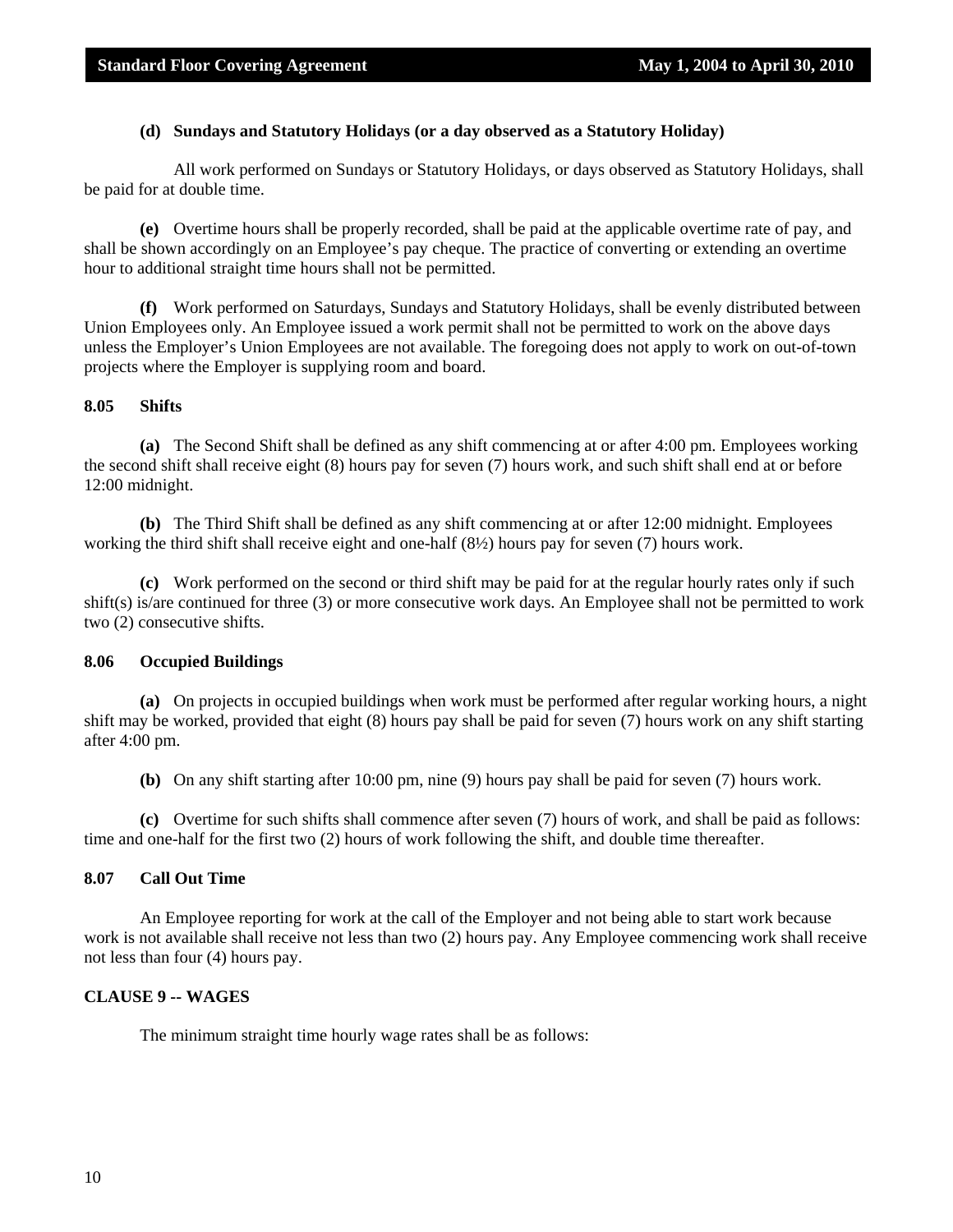#### **9.01 Journeyperson**

|                |         |         |  | Jun 7/04 Nov 1/04 May 1/05 Nov 1/05 May 1/06 Nov 1/06 May 1/07 |         |     |
|----------------|---------|---------|--|----------------------------------------------------------------|---------|-----|
|                |         |         |  |                                                                |         |     |
| Wage Rate * ** | \$25.85 | \$26.25 |  | \$26.79 \$27.18 \$27.71                                        | \$28.25 | TBA |

\* The foregoing wage rates include a five cent (\$0.05) per hour tool allowance.

\*\* Holiday Pay of 12% is to be paid in addition to the wage rates noted above.

#### **Employer Contributions pursuant to Clauses 13, 14, 15 and 17**

|                                        | <b>Jun 7/04</b> |        | Nov 1/04 May 1/05 |        | Nov 1/05 May 1/06 |        | Nov 1/06 May 1/07 |
|----------------------------------------|-----------------|--------|-------------------|--------|-------------------|--------|-------------------|
|                                        |                 |        |                   |        |                   |        |                   |
| Health & Welfare                       | \$1.70          | \$1.75 | \$1.80            | \$1.80 | \$1.85            | \$1.90 | <b>TBA</b>        |
| Pension                                | \$2.70          | \$2.75 | \$2.85            | \$2.90 | \$3.00            | \$3.10 | <b>TBA</b>        |
| <b>Trade Promotion Fund</b>            | \$0.19          | \$0.24 | \$0.24            | \$0.25 | \$0.25            | \$0.25 | <b>TBA</b>        |
| <b>CLR/Employer Fund</b>               | \$0.11          | \$0.11 | \$0.11            | \$0.11 | \$0.11            | \$0.11 | \$0.11            |
| <b>Industry Advance.</b> Fund          | \$0.04          | \$0.04 | \$0.04            | \$0.04 | \$0.04            | \$0.04 | \$0.04            |
| <b>Install Fund</b>                    | \$0.20          | \$0.20 | \$0.20            | \$0.20 | \$0.20            | \$0.20 | \$0.20            |
| JAPlan                                 | \$0.01          | \$0.01 | \$0.01            | \$0.01 | \$0.01            | \$0.01 | \$0.01            |
| <b>Rehabilitation Fund</b>             | \$0.02          | \$0.02 | \$0.02            | \$0.02 | \$0.02            | \$0.02 | \$0.02            |
| <b>Education Fund</b>                  | \$0.00          | \$0.30 | \$0.30            | \$0.30 | \$0.30            | \$0.30 | <b>TBA</b>        |
| <b>Total Employer</b><br>Contributions | \$4.97          | \$5.42 | \$5.57            | \$5.63 | \$5.78            | \$5.93 | <b>TBA</b>        |

#### **Employee Deductions \*\*\***

|                   |        |        |        |        | Jun 7/04 Nov 1/04 May 1/05 Nov 1/05 May 1/06 Nov 1/06 May 1/07 |        |        |
|-------------------|--------|--------|--------|--------|----------------------------------------------------------------|--------|--------|
|                   |        |        |        |        |                                                                |        |        |
| <b>Field Dues</b> | \$1.45 | \$1.45 | \$1.45 | \$1.45 | \$1.45                                                         | \$1.45 | \$1.45 |

\*\*\* Field Dues deducted from Wages include the Union's contributions to both the Install Program and the Education Fund.

For the period May 1, 2007 through April 30, 2010, the monetary package shall be established in the following manner:

**(a)** The negotiating committees shall meet during the month of January 2007 to determine any amendments to the monetary package (wages, holiday pay, health & welfare, pension, and Trade Promotion Fund).

**(b)** Should the parties be unable, by January 31, 2007, to agree to the terms of the monetary package for the period May 1, 2007 to April 30, 2010, then the unresolved monetary issues shall be referred to an arbitrator for determination;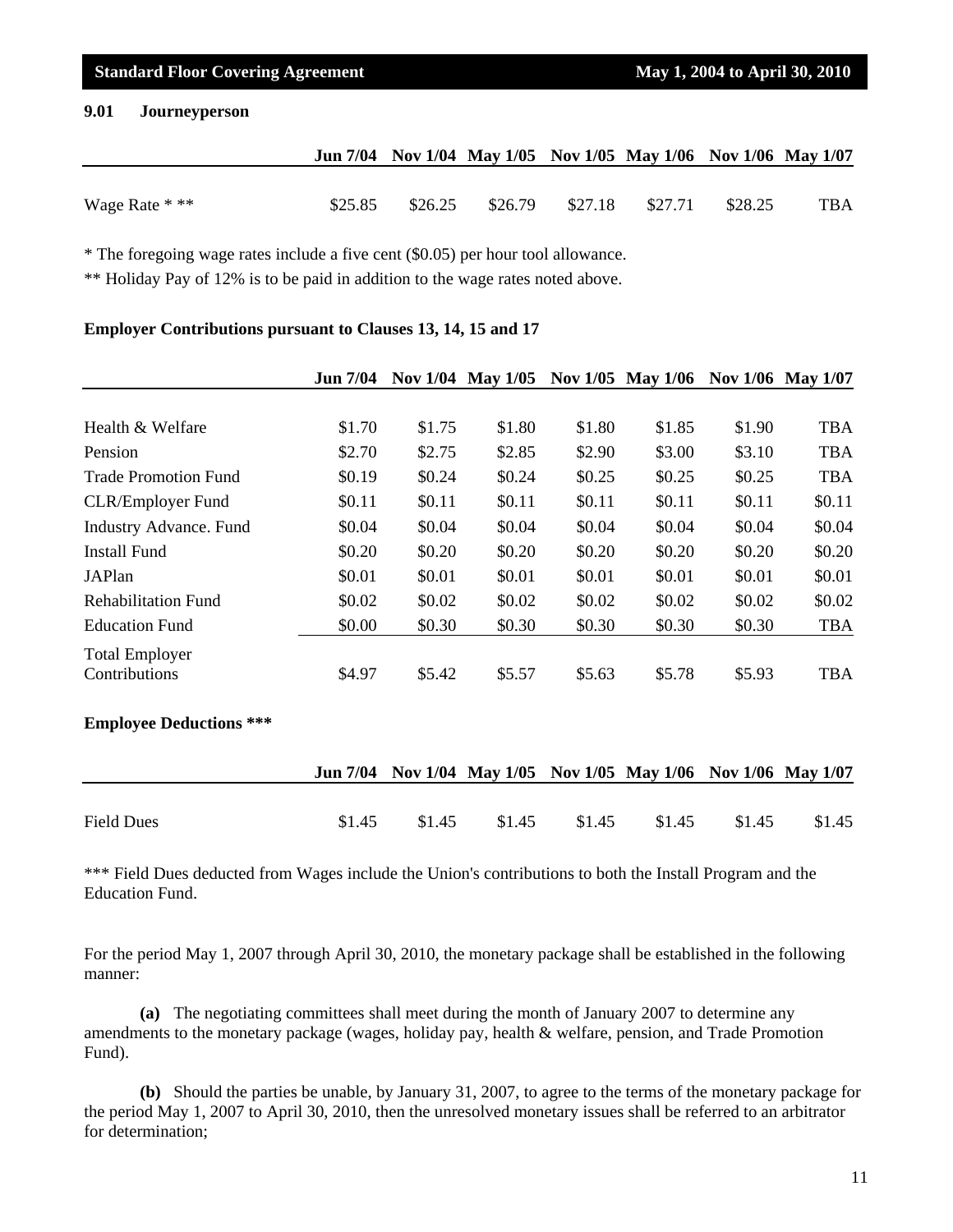**(c)** The arbitrator shall be selected by mutual agreement of the parties.

#### **9.02 Charge Hand**

**(a)** Employees required to take charge of work shall be paid not less than one (1) additional hours pay at the regular hourly rate for each shift worked.

**(b)** On a housing project, apartment or a commercial type project where the Employer has four (4) or more Employees employed, the Employer shall designate one (1) Journeyperson Employee as the Charge Hand.

**(c)** The Charge Hand shall be responsible for the general supervision of the Employees on a project, and when required by the Employer shall, for example, be responsible for recording the Employees' daily time on the project, notifying the Employer when necessary of material requirements, and fulfilling other accepted responsibilities of a Charge Hand.

**(d)** An Employee previously designated as a Charge Hand shall not be reduced in rate as long as more than two (2) Employees remain employed on the project.

**(e)** No Employee in charge of work shall be placed in charge of more than one (1) apartment or commercial type project.

#### **9.03 Material Handler**

**(a)** The Employer shall be permitted to hire a Material Handler(s) to perform work governed by the scope of this Agreement, however, such Material Handler(s) shall become a member of the Union prior to the commencement of work.

**(b)** A Material Handler shall work under the direction of a Journeyperson and shall receive forty percent (40%) of the applicable Journeyperson rate.

**(c)** The Employer shall not be required to remit contributions to the Floorlayers Industry Pension Plan on behalf of a Material Handler.

**(d)** After a six (6) month period as Material Handler, the Employer and/or the Union may recommend the Employee to the FCJCS for consideration for the Apprenticeship Program.

**(e)** A Material Handler shall not be a Journeyperson or an indentured Apprentice.

#### **9.04 Apprentice Floorlayer**

 The period for reaching the Journeyperson rate shall be not longer than 5,400 hours, and at such time the Apprentice shall receive the Journeyperson rate. The following rates shall apply only to indentured Apprentices and are subject to conditions contained in Clause 20.

|                    |     |         |         |         |         | Jun 7/04 Nov 1/04 May 1/05 Nov 1/05 May 1/06 Nov 1/06 May 1/07 |         |            |
|--------------------|-----|---------|---------|---------|---------|----------------------------------------------------------------|---------|------------|
|                    |     |         |         |         |         |                                                                |         |            |
| Wage Rate * **     |     |         |         |         |         |                                                                |         |            |
| $0 - 450$ hours    | 50% | \$12.93 | \$13.13 | \$13.40 | \$13.59 | \$13.86                                                        | \$14.13 | <b>TBA</b> |
| $451 - 900$ hours  | 55% | \$14.21 | \$14.44 | \$14.73 | \$14.95 | \$15.24                                                        | \$15.54 | <b>TBA</b> |
| $901 - 1800$ hours | 65% | \$16.80 | \$17.06 | \$17.41 | \$17.67 | \$18.01                                                        | \$18.36 | TBA        |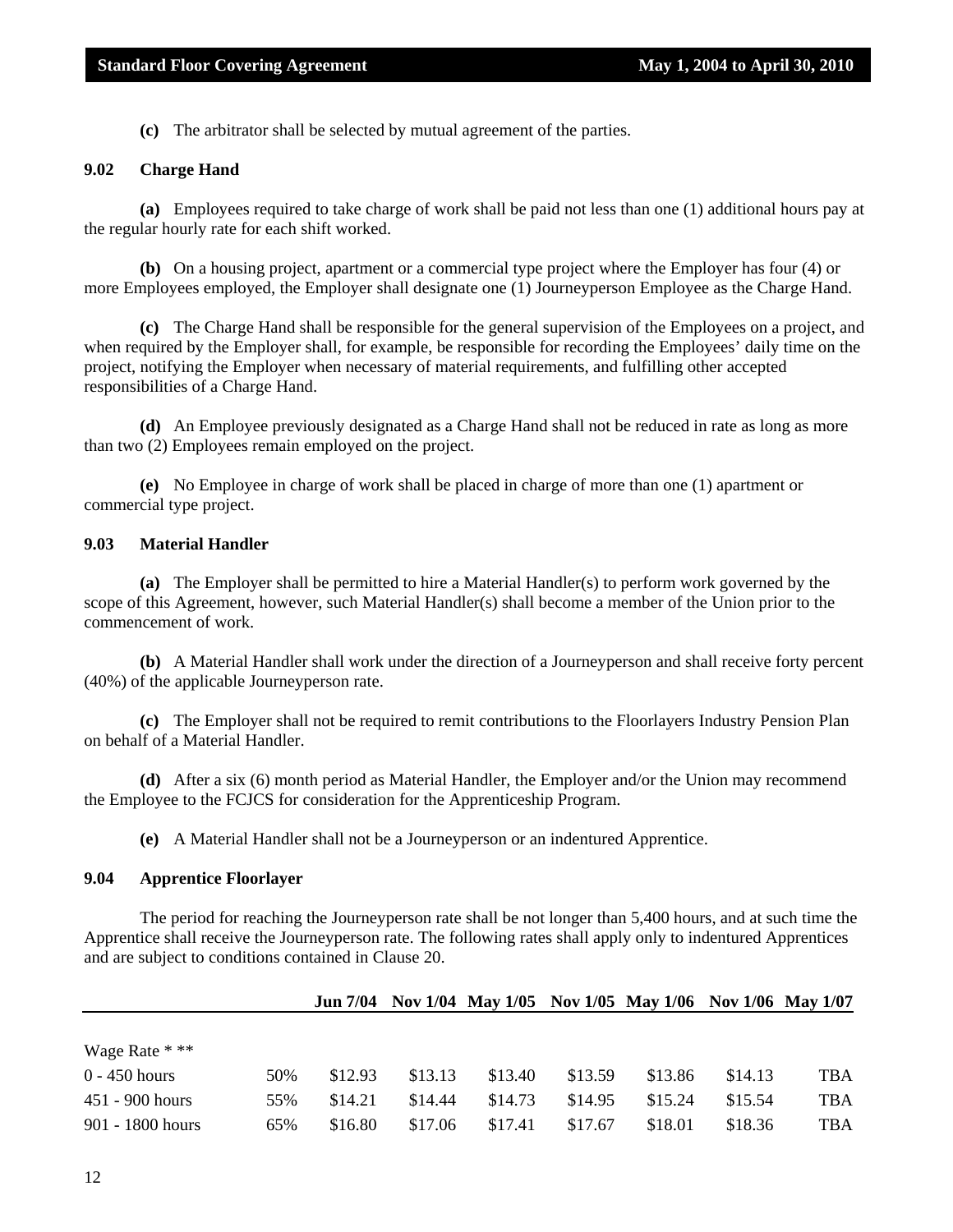|                     |     |         |         | Jun 7/04 Nov 1/04 May 1/05 Nov 1/05 May 1/06 Nov 1/06 May 1/07 |         |         |         |            |
|---------------------|-----|---------|---------|----------------------------------------------------------------|---------|---------|---------|------------|
| 1801 - 2700 hours   | 70% | \$18.10 | \$18.38 | \$18.75                                                        | \$19.03 | \$19.40 | \$19.78 | TBA        |
| 2701 - 3600 hours   | 80% | \$20.68 | \$21.00 | \$21.43                                                        | \$21.74 | \$22.17 | \$22.60 | <b>TBA</b> |
| $3601 - 4500$ hours | 85% | \$21.97 | \$22.31 | \$22.77                                                        | \$23.10 | \$23.55 | \$24.01 | <b>TBA</b> |
| $4501 - 5400$ hours | 90% | \$23.27 | \$23.63 | \$24.10                                                        | \$24.45 | \$24.94 | \$25.43 | TBA        |

\* The foregoing wage rates include a five cent (\$0.05) per hour tool allowance.

\*\* Holiday Pay of 12% is to be paid in addition to the wage rates noted above.

#### **Employer Contributions pursuant to Clauses 13, 14, 15 and 17**

|                                        | <b>Jun 7/04</b> |        | Nov 1/04 May 1/05 |        | Nov 1/05 May 1/06 |        | Nov 1/06 May 1/07 |
|----------------------------------------|-----------------|--------|-------------------|--------|-------------------|--------|-------------------|
|                                        |                 |        |                   |        |                   |        |                   |
| Health & Welfare                       | \$1.70          | \$1.75 | \$1.80            | \$1.80 | \$1.85            | \$1.90 | <b>TBA</b>        |
| Pension                                | \$1.40          | \$1.40 | \$1.42            | \$1.45 | \$1.50            | \$1.55 | <b>TBA</b>        |
| <b>Trade Promotion Fund</b>            | \$0.19          | \$0.24 | \$0.24            | \$0.25 | \$0.25            | \$0.25 | <b>TBA</b>        |
| <b>CLR/Employer Fund</b>               | \$0.11          | \$0.11 | \$0.11            | \$0.11 | \$0.11            | \$0.11 | \$0.11            |
| <b>Industry Advance.</b> Fund          | \$0.04          | \$0.04 | \$0.04            | \$0.04 | \$0.04            | \$0.04 | \$0.04            |
| <b>Install Fund</b>                    | \$0.20          | \$0.20 | \$0.20            | \$0.20 | \$0.20            | \$0.20 | \$0.20            |
| <b>JAPlan</b>                          | \$0.01          | \$0.01 | \$0.01            | \$0.01 | \$0.01            | \$0.01 | \$0.01            |
| <b>Rehabilitation Fund</b>             | \$0.02          | \$0.02 | \$0.02            | \$0.02 | \$0.02            | \$0.02 | \$0.02            |
| <b>Education Fund</b>                  | \$0.00          | \$0.30 | \$0.30            | \$0.30 | \$0.30            | \$0.30 | <b>TBA</b>        |
| <b>Total Employer</b><br>Contributions | \$3.67          | \$4.07 | \$4.14            | \$4.18 | \$4.28            | \$4.38 | <b>TBA</b>        |

#### **Employee Deductions \*\*\***

|                   |       |        |  | Jun 7/04 Nov 1/04 May 1/05 Nov 1/05 May 1/06 Nov 1/06 May 1/07 |        |        |
|-------------------|-------|--------|--|----------------------------------------------------------------|--------|--------|
|                   |       |        |  |                                                                |        |        |
| <b>Field Dues</b> | \$145 | \$1.45 |  | \$1.45 \$1.45 \$1.45                                           | \$1.45 | \$1.45 |

\*\*\* Field Dues deducted from Wages include the Union's contributions to both the Install Program and the Education Fund.

#### **9.05 Incapacity of Member Due to Age or Accident**

 Notwithstanding the foregoing, an Employee incapacitated by age or accident may be permitted to be employed at less than the regular scale of wages at a rate of pay mutually agreed upon by the Employee, the Employer, and the Union. The conditions of employment shall be amended so as to enable such Employees to continue with their employment.

#### **9.06 Minimum Pay**

An Employee coming within the scope of this Agreement who was receiving more for a classification,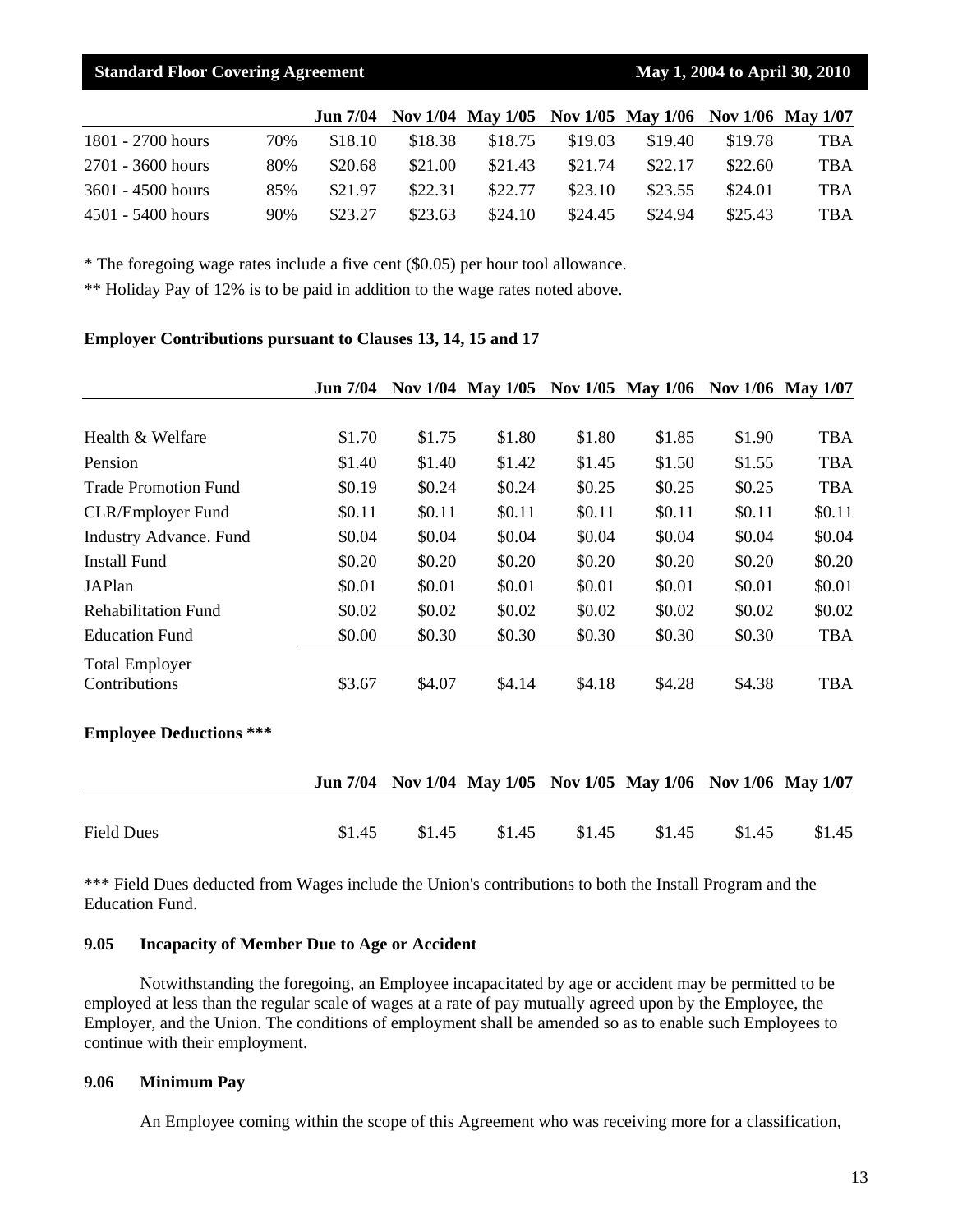including additional benefits and conditions prior to the signing of this Agreement, shall not be reduced to the minimum rate and conditions now in effect for that classification.

#### **CLAUSE 10 -- ANNUAL VACATION AND STATUTORY HOLIDAY PAY**

#### **10.01 Percentage of Gross Earnings**

**(a)** Employees shall receive from the Employer six percent (6%) of their gross earnings to provide for each Employee a three (3) week annual vacation with pay.

**(b)** All Employees shall receive from the Employer six percent (6%) of their gross earnings to provide for each Employee paid Statutory Holidays.

**(c)** The accumulated amount, twelve percent (12%), shall be paid on the gross earnings of each Employee regardless of the time worked and shall accrue to each Employee's credit.

#### **10.02 Payment of Holiday Pay**

 Each member shall receive the amounts as set out above for Annual Vacation pay and Statutory Holiday pay. These amounts, twelve percent (12%), are to be paid either once per month or each pay cheque. On termination, each Employee shall receive their Annual Vacation pay and Statutory Holiday pay then owing.

#### **10.03 Annual Vacation**

 An Employee's annual vacation period shall be arranged by mutual agreement between the Employer and the Employee. It shall be a violation of this Agreement for an Employee to forego the paid vacation or work for wages during the vacation period unless the Employee has permission from the Union to do so.

#### **10.04 Statutory Holidays**

**(a)** The recognized Statutory Holidays are:

| New Year's Day                                    | <b>BC</b> Day                 |
|---------------------------------------------------|-------------------------------|
| * Heritage Day (i.e. $3^{rd}$ Monday in February) | * Friday preceding Labour Day |
| Good Friday                                       | Labour Day                    |
| <b>Easter Monday</b>                              | <b>Thanksgiving Day</b>       |
| Victoria Day                                      | Remembrance Day               |
| Canada Day                                        | Christmas Day                 |
| * Friday preceding BC Day                         | <b>Boxing Day</b>             |

 ... and any other such day as may be declared a holiday by the Federal and/or Provincial Governments.

\* refer to Clause 10.05 (c) for clarification.

**(b)** When a Statutory Holiday falls on a Saturday or Sunday, the following work day(s) shall be observed.

#### **10.05 Working on Statutory Holidays**

**(a)** If an Employee is requested to work on a Statutory Holiday or any day observed in place of a Statutory Holiday, such Employee shall be paid at the double time rate in addition to the regular Statutory Holiday pay, except as otherwise provided herein (see items b. and c. below).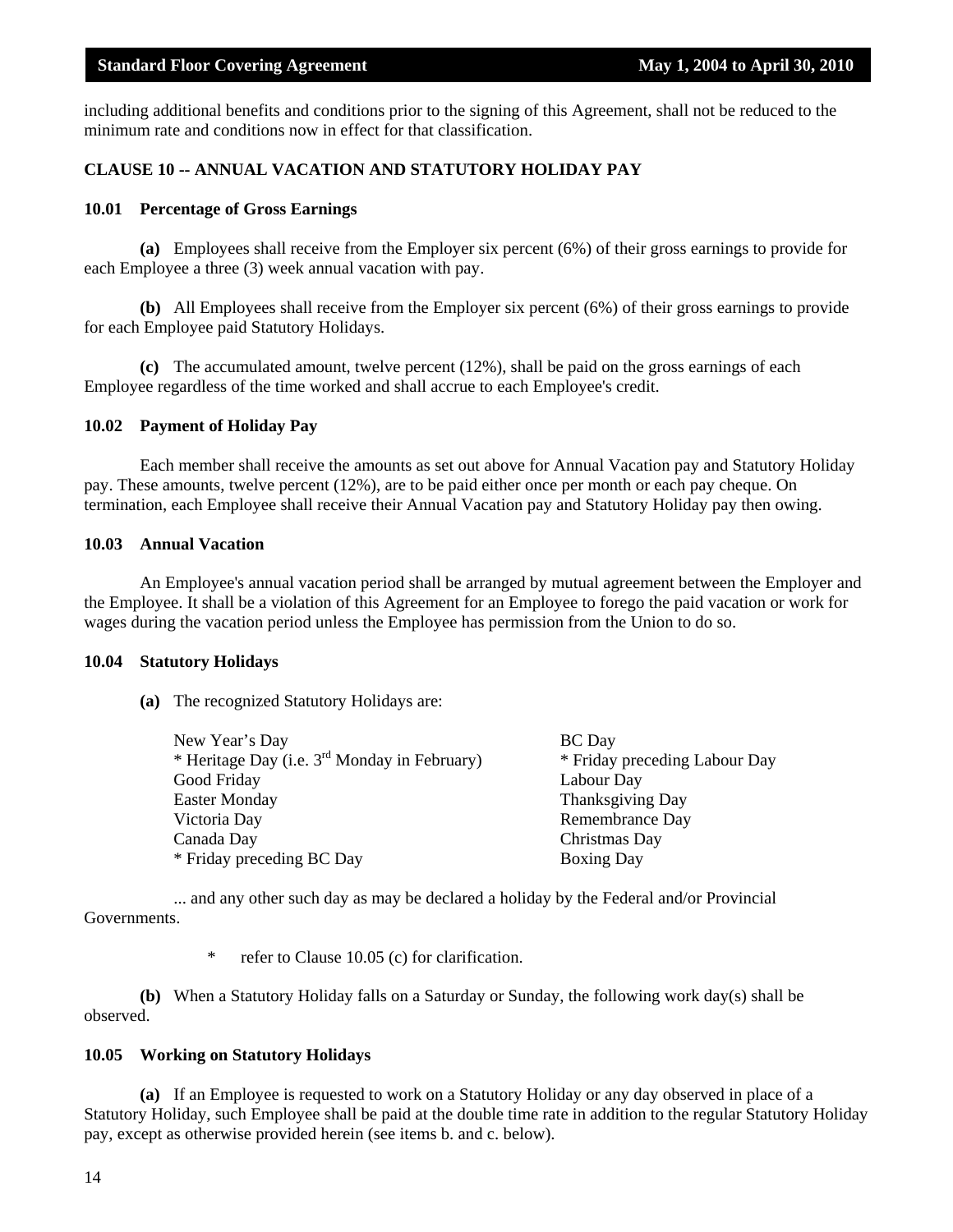**(b)** Notwithstanding the foregoing, no work shall be performed on Labour Day.

**(c)** Notwithstanding the foregoing, an Employee requested to work on Heritage Day, the Friday preceding BC Day, and/or the Friday preceding Labour Day, shall be paid at straight time. It shall not be deemed a violation of this Agreement if an Employee refuses to work on the aforementioned days. Refusal to work on these days shall not result in loss of time, discharge or any type of discrimination. On Industrial projects, Employees shall be paid at double time rates.

#### **CLAUSE 11 -- TRANSPORTATION**

#### **11.01 Designated Zones**

**(a)** All travelling time and transportation expenses beyond the following zones shall be paid for by the Employer: namely Vancouver City, University Endowment Lands, North Shore from Horseshoe Bay to Deep Cove inclusive but excluding Mt. Seymour Provincial Park, Burnaby, New Westminster, Port Moody, Coquitlam, Port Coquitlam, Pitt Meadows, Maple Ridge (west of 240<sup>th</sup> Street), Richmond, Delta, Surrey, White Rock, Langley (west of  $232<sup>nd</sup>$  Street).

**(b)** The Employer shall make every effort to dispatch Employees to projects as close to their place of residence as practical.

**(c)** If the Employer's place of business is located outside the designated zones as outlined in Clause 11.01 (a), separate boundaries shall be drawn up and agreed to before this Agreement is signed and such boundaries shall replace Clause 11.01 (a) and be added to this Agreement as an Addendum.

**(d)** Any work performed outside the designated zones as outlined in Clause 11.01 (a) shall be classified as out of town work (Clause 12).

#### **11.02 Transportation Expenses**

**(a)** An Employee shall make a claim for all transportation expenses on each regular time card and such expenses shall be paid for by the Employer with the Employee's regular pay.

**(b)** The alteration of an Employee's legitimate transportation expenses claim by the Employer shall be deemed a violation of this Agreement.

**(c)** All toll charges (i.e. bridge, tunnel and ferry, etc.) shall be paid by the Employer.

**(d)** On projects where free parking facilities are not available and the Employee is required to use meter or pay parking, such costs shall be paid by the Employer.

#### **11.03 Employee Use of Personal Vehicle**

**(a)** An Employee shall not use a personal vehicle on Company business without authorization of a recognized official of the Employer.

**(b)** It shall not be deemed a violation of this Agreement if an Employee refuses to use his/her personal vehicle and/or to carry material and/or equipment therein, on Company business.

**(c)** Refusal on the part of an Employee to transport heavy or bulky material and/or equipment (i.e. drum sander, excessive quantity of carpet, underpad, sheet goods, tile, etc.) shall not result in loss of time, discharge or any type of discrimination.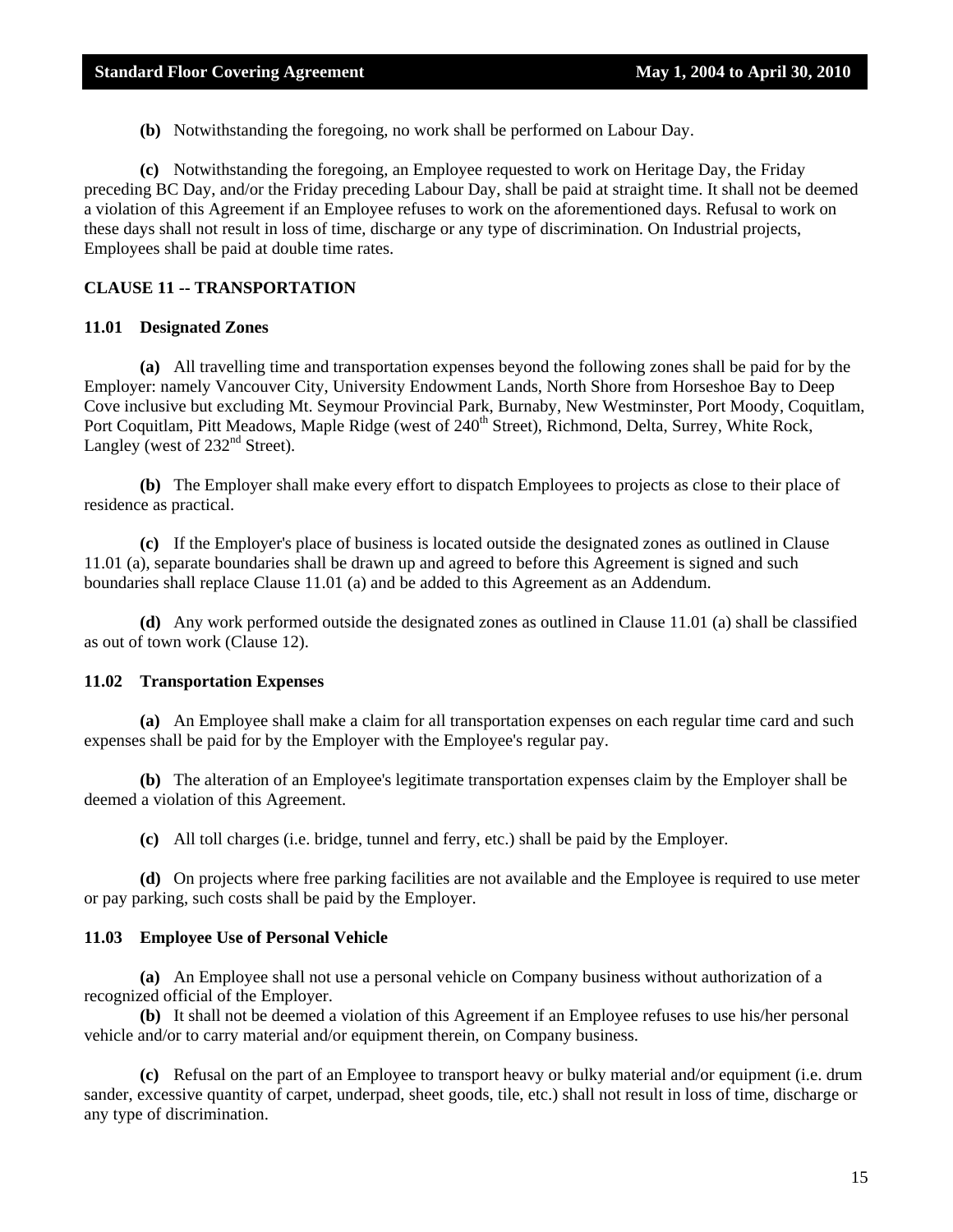#### **(d) Transportation Allowance**

 An Employee using a personal vehicle for transportation purposes shall qualify for the following transportation allowances:

 **(i)** An Employee who uses a personal vehicle for carrying Company material and/or equipment to attend a project shall receive eighteen dollars (\$18.00) for each shift.

 **(ii)** An Employee who moves material and/or equipment to more than one project in any shift shall receive an additional seven dollars and fifty cents (\$7.50) per move to a maximum of thirty-three dollars (\$33.00) per day.

 **(iii)** This clause also covers an Employee who is assigned to repair/adjustment type work and/or to small projects.

 **(iv)** The Employer shall not be required to pay a daily transportation allowance to an Employee who does not report to the Employer's place of business and is dispatched directly to a project and is not required to move during a shift.

**11.04** Company equipment when referred to in this Clause shall not include tools or equipment normally assigned to an Employee such as a tile cutter, roller, hand edger and small power tools.

#### **CLAUSE 12 -- OUT-OF-TOWN PROJECTS**

#### **12.01 Employer Supplied Room and Board**

**(a)** Where an Employer finds it necessary to send an Employee to work on a project from which the Employee cannot return home daily, first class room and board shall be supplied and paid for by the Employer.

**(b)** Only Union members or permit workers having a clearance from the Union shall be employed on out-of-town projects where the Employer is supplying room and board.

**(c)** On the projects where the Employer is supplying room and board, if an Employee(s) is unable to work through no fault of their own and such Employee(s) remain at the project at the request of the Employer, the Employer shall pay such Employees a minimum of a full regular shift at the otherwise applicable hourly wage rate for each working day such Employee(s) is/are unable to work.

#### **12.02 Travel To Out-Of-Town Projects**

**(a)** All Employees required on out-of-town projects shall receive first class transportation to and from such project.

**(b)** For time spent travelling to and from the project, whether it be on a weekday, Saturday, Sunday, Statutory Holiday, the Employee shall be paid at the regular straight time hourly wage rate, not to exceed seven and one-half (7½) hours pay in any twenty-four (24) hour period.

#### **12.03 Employee Use of Personal Vehicle**

**(a)** Employees using their own vehicle at the request of the Employer for transportation purposes outside the designated zones as outlined in Clause 11.01 shall receive forty cents (\$0.40) per kilometre for all kilometres travelled, and travelling time shall be paid at the regular hourly rate.

**(b)** No Employee shall be required to travel in either a personal vehicle or Employer's vehicle for more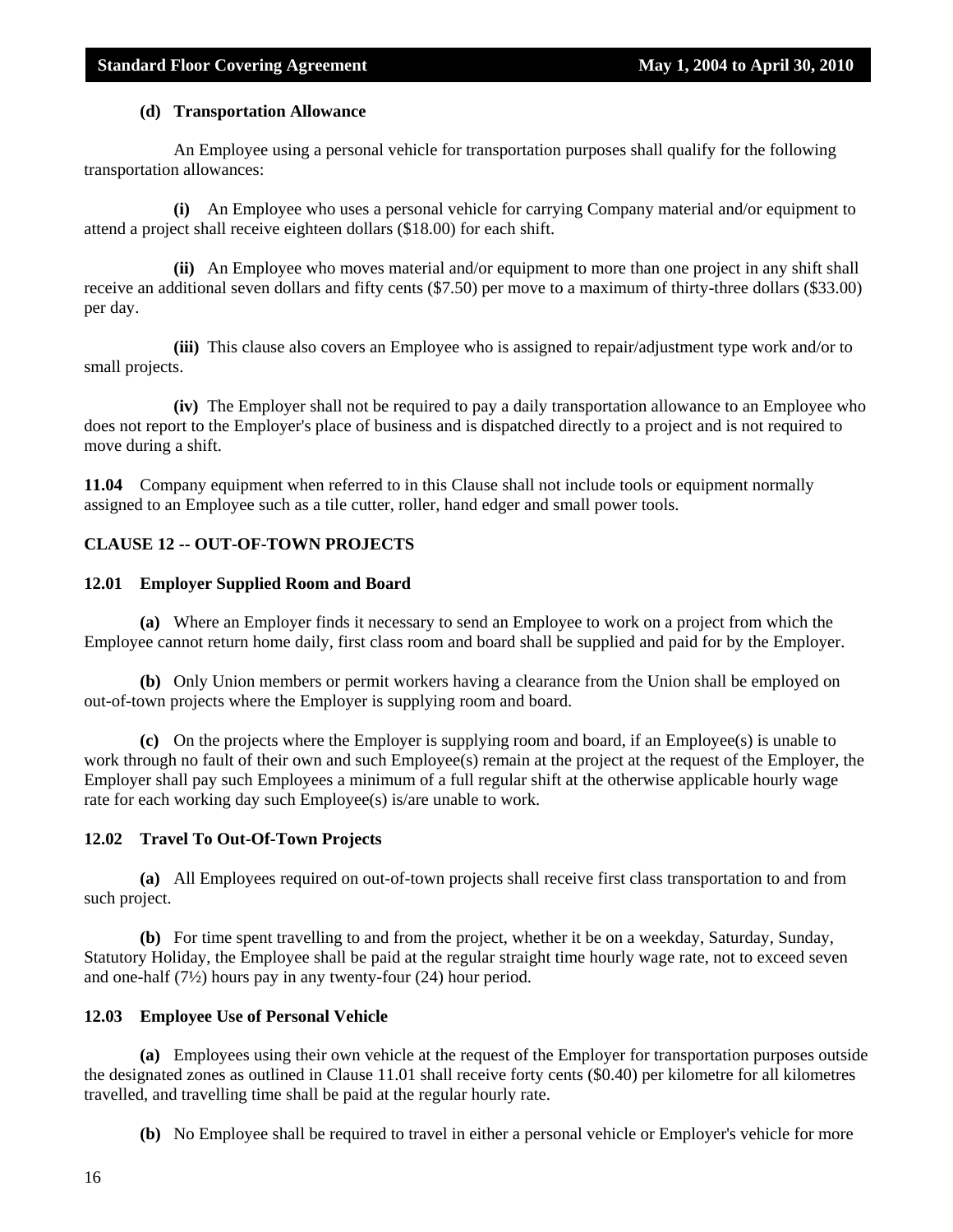than seven and one-half  $(7\frac{1}{2})$  hours pay in any twenty-four (24) hour period.

#### **12.04 Application of Construction Camp Rules**

 Where camp accommodation, both standing and mobile, and catering services are provided at a project, such accommodation and catering services shall comply with the Construction Camp Rules and Regulations by and between the BCYT Building and Construction Trades Council and CLR, dated September 1, 1987 through August 31, 1997, and any subsequent revisions thereto.

#### **12.05 Check-Out Allowance**

**(a)** Any Employee who is living in accommodation provided by the Employer may, on any weekend, vacate or check out of such accommodations, and the Employer shall pay the Employee twelve dollars (\$12.00) per day where camp accommodation is provided, and fifteen dollars (\$15.00) per day where hotel or motel accommodation is provided.

**(b)** To qualify an Employee must work the scheduled shift prior to the weekend or Statutory Holiday and the scheduled shift after the weekend or Statutory Holiday, unless mutually agreed by the Employee and the Employer representative. Where this condition applies, time shall begin when the Employee returns to the project and commences work.

#### **12.06 Periodic Leave**

**(a)** An Employee, dispatched by the Employer to an out-of-town project where room and board is provided and the project is forty-five (45) calendar days or longer in duration, shall be entitled to have his/her return fare paid by the Employer at least as often as every thirty (30) calendar days.

**(b)** The Employer shall not be obligated to return the same Employee to continue work on the project.

**(c)** Employees electing to return to point of hire under this Section shall provide the Employer with seventy-two (72) hours' prior notice of their intent to do so.

#### **CLAUSE 13 -- FLOOR COVERING TRADE PROMOTIONAL FUND (FCTPF)**

 The FCTPF, established pursuant to this Agreement, shall be supported, maintained and administered by the FCJCS in accordance with the FCJCS Constitution and Bylaws. (See also Clause 24.03.)

#### **13.01 Employer Contributions**

**(a)** Effective June 7, 2004, the Employer shall contribute nineteen cents (\$0.19) for each hour of work performed by each Employee coming within the scope of this Agreement to the FCTPF. This contribution will be increased to twenty-four cents (\$0.24) effective November 1, 2004 and twenty-five cents (\$0.25) effective November 1, 2005.

**(b)** Notwithstanding the foregoing, the minimum monthly remittance from each Employer shall be not less than twenty dollars (\$20.00).

#### **13.02 CLR Contract Administration Fund**

 Eleven cents (\$0.11) per hour, inclusive of GST, of the Employer contribution to the FCTPF, shall be designated to the CLR Contract Administration Fund, and shall be remitted and distributed in accordance with the following: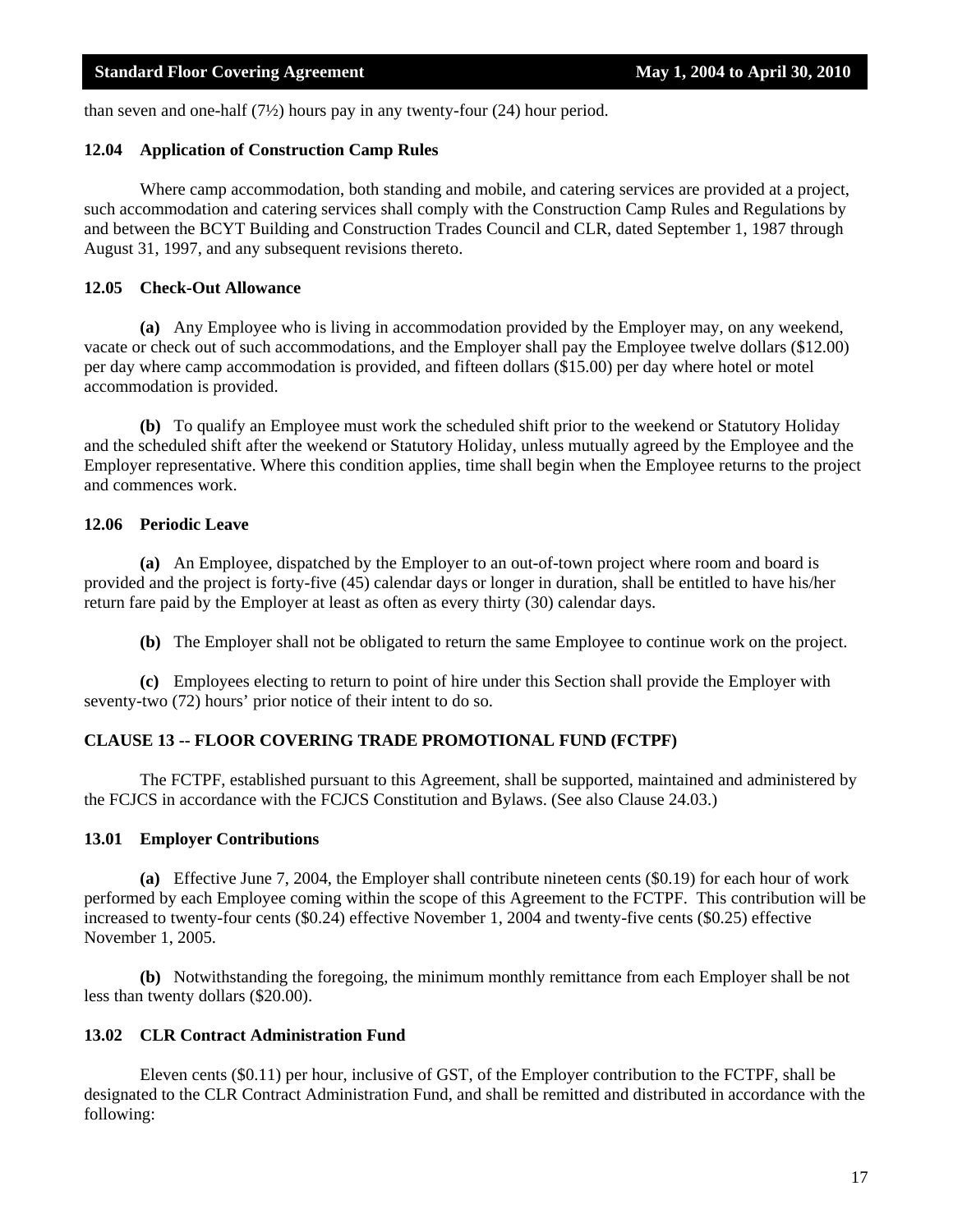**(a)** All signatory Employers shall contribute the sum of eleven cents (\$0.11), inclusive of GST, for each hour worked on behalf of each Employee working under the terms of this Agreement, to the CLR Contract Administration Fund. CLR may alter this amount with sixty (60) calendar days written notice.

**(b)** The Union shall collect and forward to CLR, without exception, all monies designated for the CLR Contract Administration Fund and received in accordance with the standard remittance form utilized by the Union. Such payment to CLR shall be made by the Union not later than the last day of the month in which such amount was received and shall be accompanied with a summary report that provides hours of work and fund remittances by each Employer working under this Agreement.

**(c)** A designated representative of CLR may inspect, upon appointment, the receipts and records of the Union related to the CLR Contract Administration Fund.

**(d)** The March 12, 2002 Memorandum of Understanding signed by the Union, CLR and the Society of BC Floorcovering Employers, shall supersede the July 20, 1988 Agreement signed by the Union and the Floor Covering Joint Conference Board (the predecessor organization to the FCJCS), with respect to the contribution by Employers to a Floor Covering Employers Fund.

**(e)** Notwithstanding Clause 13.02 (d), thirty percent (30%) of the monies otherwise due and payable by the Union to the Society of BC Floorcovering Employers pursuant to the March 12, 2002 Memorandum of Understanding shall instead be deducted from such monies prior to payment, combined with an equal matching amount payable by the Union, and the resulting total forwarded to the United Brotherhood of Carpenters Floor and Wall Covering Joint Apprenticeship Training Committee. The Society of BC Floorcovering Employers shall, in turn, receive the remaining seventy percent (70%) of such monies.

#### **13.03 Install Program**

 The FCJCS shall establish, implement, maintain and operate the Install Program in accordance with the FCJCS Constitution and Bylaws, and the Install Program shall be funded through contributions from both the Employer and the Union as follows:

**(a)** Effective November 1, 2004, the Employer will contribute twenty cents (\$0.20) per hour to the Install Program which shall be remitted and distributed in accordance with Clause 18.

**(b)** Effective November 1, 2004 the Union, on behalf of its members, shall contribute twenty cents (\$0.20) per hour for all hours worked under the terms of this Agreement to the Install Program. Such contributions shall be made by the Union in a similar manner as prescribed in Clause 18.

**(c)** Should the Install Program be terminated, in accordance with the FCJCS Constitution and By-laws, both the Employer and the Union contributions to the Install Program shall cease.

#### **CLAUSE 14 -- FLOORLAYERS' WELFARE TRUST FUND**

#### **14.01 Employer Contributions**

**(a)** Effective June 7, 2004, the Employer shall contribute one dollars and seventy cents (\$1.70) per hour to the Floorlayers' Welfare Trust Fund for each hour of work performed by each Employee coming within the scope of this Agreement. Effective November 1, 2004, such contribution shall be increased to one dollar and seventy-five cents (\$1.75) per hour; effective May 1, 2005 to one dollar and eighty cents (\$1.80) per hour; effective May 1, 2006 to one dollar and eighty-five cents (\$1.85) per hour; and effective November 1, 2006 to one dollar and ninety cents (\$1.90) per hour.

**(b)** In the event the Floorlayers' Welfare Trust Fund requires additional funding, the Employer and the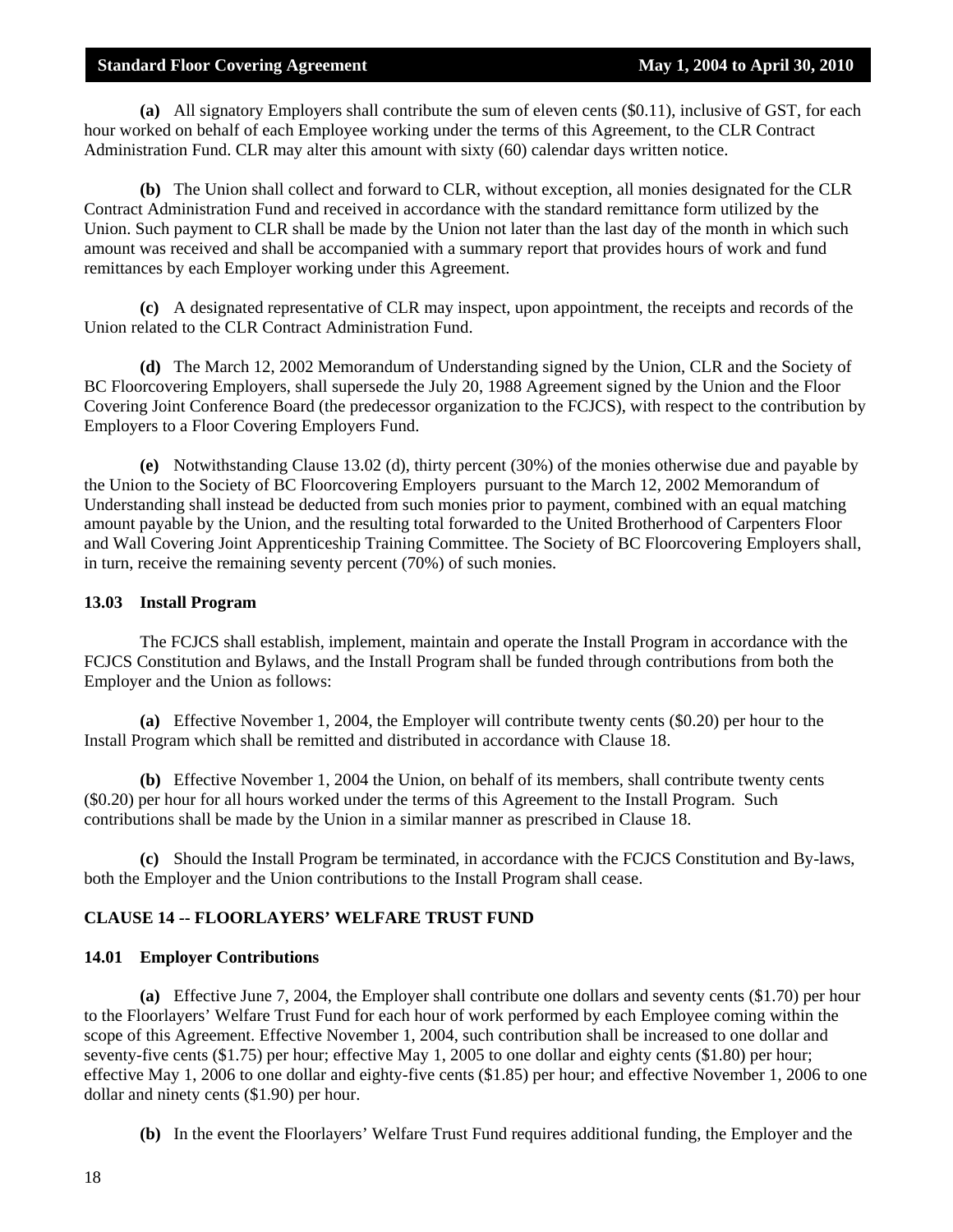Union shall meet to ensure adequate funding is in place and shall do so under recommendations by the applicable Trustees.

#### **14.02 General Provisions**

**(a)** The Employer and the Union agree to the original method of selection of Employer and Union Trustees to administer the Fund. It is agreed that the terms of the Fund and its administration shall be entirely the responsibility of the original Trustees or their valid replacements, provided that the Fund is administered consistently with this Agreement.

**(b)** The Employer and the Union also agree to be bound by the terms of the Trust Agreement of the Floorlayers' Welfare Trust Fund and any amendments that are made from time to time. The Union agrees to become signatory to the aforementioned Trust Agreement.

#### **CLAUSE 15 -- FLOORLAYERS' INDUSTRY PENSION PLAN**

#### **15.01 Employer Contributions**

 Notwithstanding the following, Employer contributions to the Floorlayers' Industry Pension Plan shall not be required on behalf of any Employee who is seventy (70) years of age or over.

#### **(a) Journeypersons**

 The Employer shall contribute two dollars and seventy cents (\$2.70) per hour to the Floorlayers' Industry Pension Plan for each hour of work performed by each Journeyperson coming within the scope of this Agreement. Effective November 1, 2004, such contribution shall be increased to two dollars and seventy-five cents (\$2.75) per hour; effective May 1, 2005 to two dollars and eighty-five cents (\$2.85) per hour; effective November 1, 2005 to two dollars and ninety cents (\$2.90) per hour; effective May 1, 2006 to three dollars (\$3.00) per hour; and effective November 1, 2006 to three dollars and ten cents (\$3.10) per hour.

#### **(b) Apprentices**

 The Employer shall contribute one dollar and forty cents (\$1.40) per hour to the Floorlayers' Industry Pension Plan for each hour of work performed by each indentured Apprentice coming within the scope of this Agreement. Effective May 1, 2005, such contribution shall be increased to one dollar and forty-two cents (\$1.42) per hour; effective November 1, 2005 to one dollar and forty-five cents (\$1.45) per hour; effective May 1, 2006 to one dollar and fifty cents (\$1.50) per hour; and effective November 1, 2006 to one dollar and fifty-five cents (\$1.55) per hour.

#### **(c) Material Handlers**

 No Employer contribution shall be required to the Floorlayers' Industry Pension Plan for work performed by each Material Handler coming within the scope of this Agreement.

#### **15.02 General Provisions**

**(a)** The Employer and the Union agree to the original method of selection of Employer and Union Trustees to administer the Plan. It is agreed that the terms of the Plan and its administration shall be entirely the responsibility of the original Trustees or their valid replacements.

**(b)** The Plan must be administered consistently with this Agreement and subject to any applicable government law or regulation and with the intention of meeting all the requirements for continued registration under the Income Tax Act of Canada. Subject to the foregoing, the Employer and the Union agree to be bound by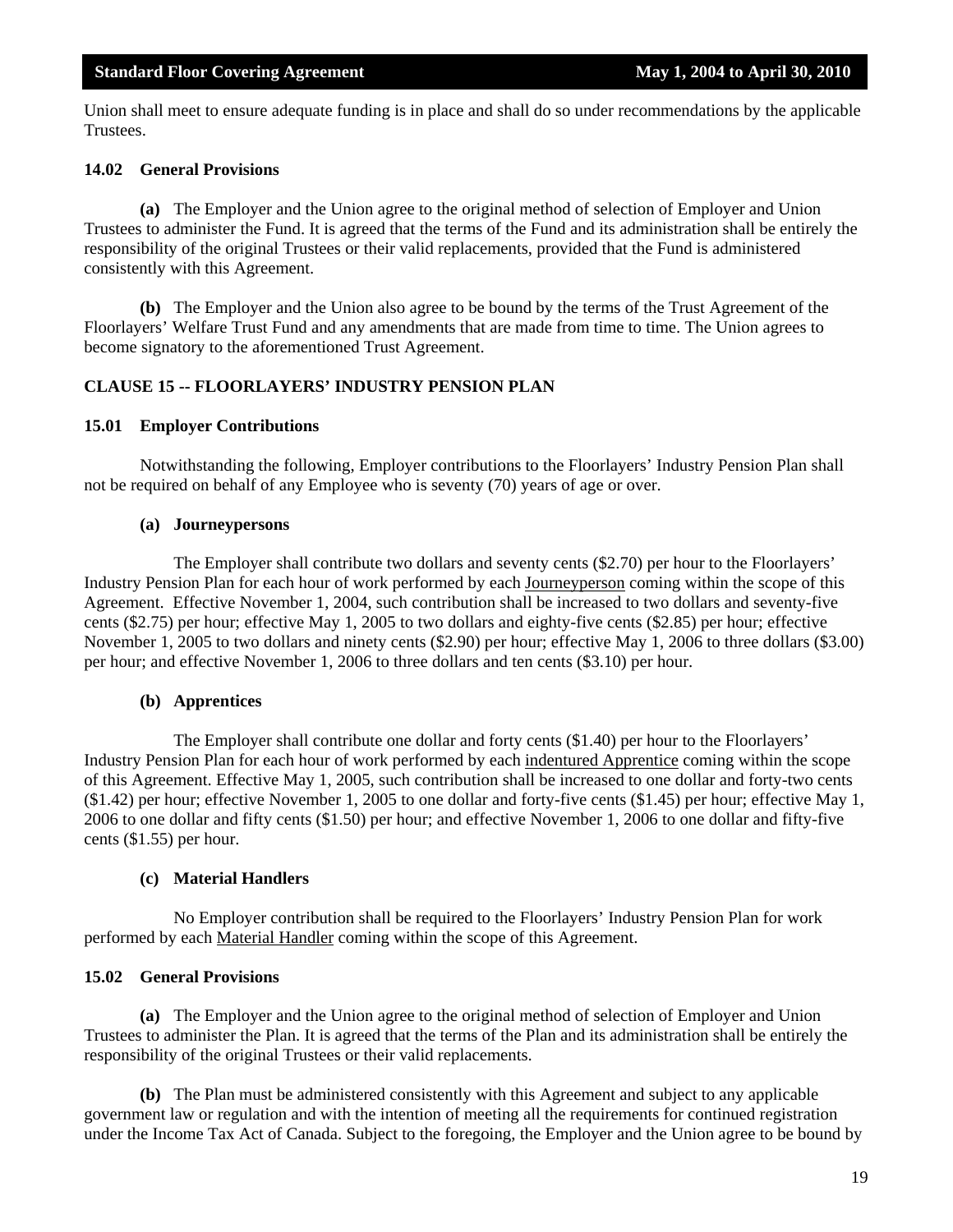the actions taken by the Employer and the Union Trustees under the Plan.

#### **CLAUSE 16 -- FLOORLAYERS' DUES SUPPLEMENT FUND**

**16.01** The Employer shall deduct such an hourly amount as the Union shall from time to time direct, from each Employee in all classifications coming within the scope of this Agreement. Such deductions shall be remitted to the Floorlayers' Dues Supplement Fund.

**16.02** If the Employer fails to make such a deduction from any Employee who is subsequently terminated, the Employer shall be responsible to remit the otherwise applicable deduction amount to the Union.

#### **CLAUSE 17 -- OTHER FUNDS**

 The Employer shall make contributions to the following funds in the amount stipulated for each hour of work performed by each Employee coming within the scope of this Agreement.

#### **17.01 BC Jurisdictional Assignment Plan Fund**

**(a)** One cent (\$0.01) per hour.

**(b)** The BC Jurisdictional Assignment Plan, as agreed to between the Bargaining Council of BC Building Trade Unions (BCBCBTU) and CLR shall be binding upon the Parties.

**(c)** The Umpire is not authorized to award back pay or any other damages for a mis-assignment of work. Nor may any party bound to this Plan bring an independent action for back pay or other damages through the courts, arbitration, or the BC Labour Relations Board.

#### **17.02 Industry Advancement Fund**

Four cents (\$0.04) per hour.

#### **17.03 Construction Industry Rehabilitation Fund**

Two cents (\$0.02) per hour.

#### **17.04 Education Fund**

In recognition of the desire by the Employers signatory to this collective agreement and the Union on behalf of its members to establish and maintain an apprenticeship program, the following funding arrangements shall be established.

**(a)** Effective November 1, 2004 to April 30, 2007, the Employer shall contribute thirty cents (\$0.30) per hour for each hour worked by each employee employed under the terms of this Agreement, to the FCJCS.

**(b)** Effective November 1, 2004, the Union shall contribute twenty cents (\$0.20) per hour for each hour worked by each employee employed under the terms of this Agreement, to the FCJCS.

The parties to this Agreement further agree that the above-noted contributions may be extended by mutual agreement of the parties. Should additional funding be acquired from either the federal or provincial governments, or from floor covering manufacturers, then the amounts outlined above may be reduced by decision of the FCJCS.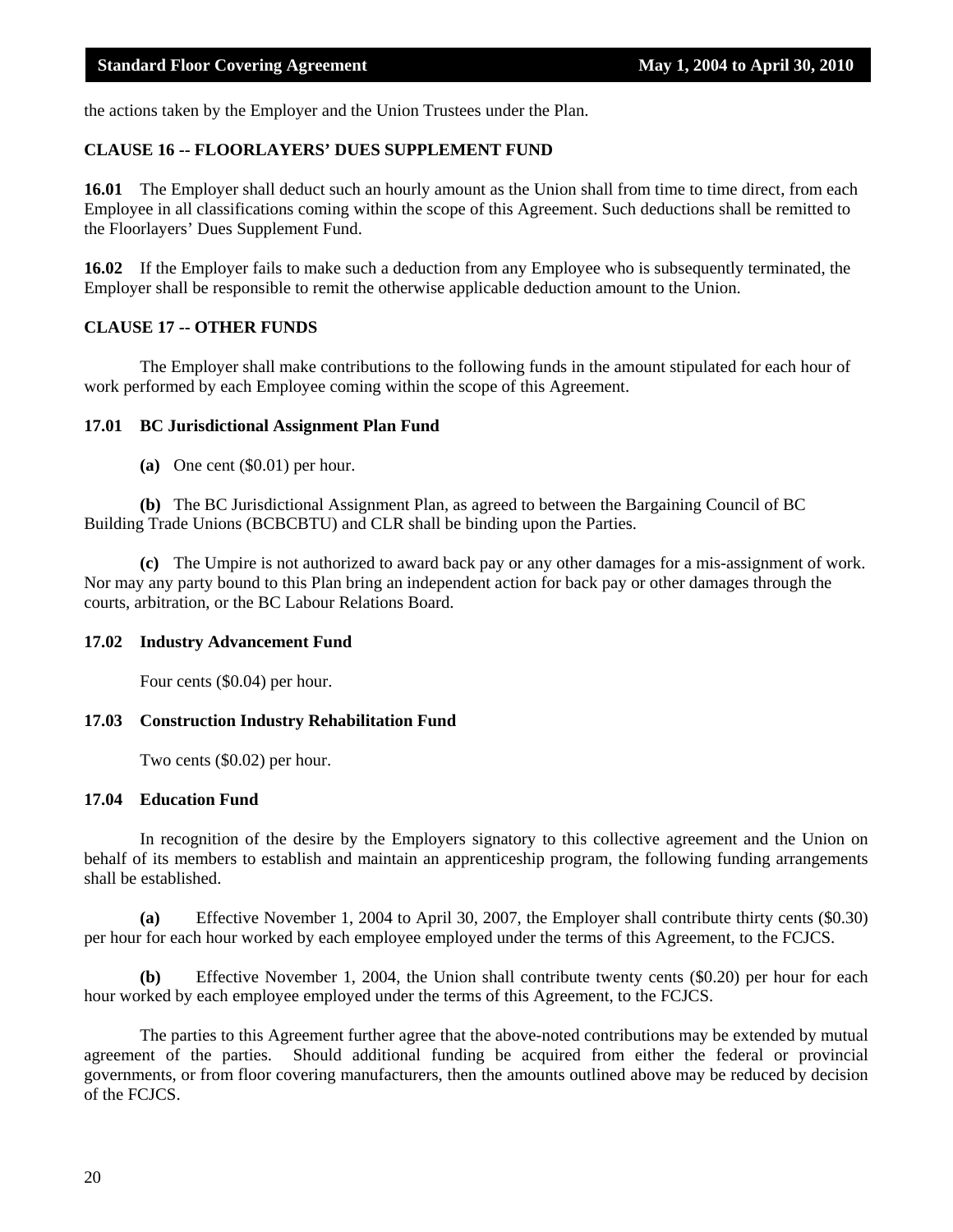The parties further agree that in the interest of encouraging Employers to hire apprentices to expand the supply of qualified floor covering Journeypersons, each Employer who, during each calendar year effective January 1, 2005, shall be reimbursed by the FCJCS in the amount of ten cents (\$0.10) per hour for each Journeyperson hour worked, providing the Employer has apprenticeship hours equalling at least twenty percent (20%) of the total hours reported by the company to the Floorlayers' Welfare Trust Fund. The percentage of apprenticeship hours as noted above may be amended by mutual agreement of the parties.

#### **CLAUSE 18 -- PAYMENT OF FUNDS**

 The following provisions apply to the remittance of Union fees and dues, and/or Employer contributions and/or Employee deductions required in accordance with Clauses 7, 13, 14, 15, 16, and 17 of this Agreement.

#### **18.01 Applicable Funds**

 The Employer shall, in accordance with this Agreement, remit Union fees and dues, and make payment to the Floor Covering Trade Promotional Fund, Floorlayers' Welfare Trust Fund, Floorlayers' Industry Pension Plan, Floorlayers' Dues Supplement Fund, BC Jurisdictional Assignment Plan Fund, BCYT Building Trades Council Fund, Construction Industry Rehabilitation Fund, and Education Fund, and any other similar Fund or program mutually agreed to by the Parties.

#### **18.02 Method of Payment and Monthly Report**

**(a)** Such remittance and payment shall be made by a single payment, payable to the Floorlayers Industry Fund, and shall be received in the office of the Administrator no later that the fifteenth (15th) day of the month following that month which the payment covers. It is further agreed that the Trustees of the various Funds may authorize the Administrator to instruct the Employer regarding any changes in the method of payment.

**(b)** Each monthly report and remittance shall include all obligations arising from hours worked up to the close of the Employer's payroll period ending closest to the last day of the preceding calendar month. Such contributions shall be made by cheque at par in Vancouver, BC.

**(c)** The accumulated Employer contributions shall be paid to an agency designated for that purpose by the Union and shall be accompanied by a remittance report on a form prescribed by the Union.

#### **18.03 Calculation of Payment**

**(a)** Employer contributions shall be remitted on behalf of each Employee in all classifications coming within the scope of this Agreement, regardless of whether or not the Employee is a member of the Union.

**(b)** In calculating Employer contributions, overtime hours shall be counted as single hours (i.e. hours worked).

**(c)** All Employees hired shall be reported each month regardless of how many or how few hours are worked.

#### **18.04 Penalties for Delinquent Payment of Contributions and/or Deductions**

 Failure to remit payments on behalf of each Employee in all classifications coming within the scope of this Agreement to the various Funds stipulated in Clause 18.01 by the fifteenth day of the month following the month in which such hours were worked, shall be sufficient cause for the Union to take any economic action it deems necessary against the Employer. Any such action shall not be considered a breach of this Agreement.

**(a)** The Union shall advise the Employer within forty-eight (48) hours, in writing, of any delinquency.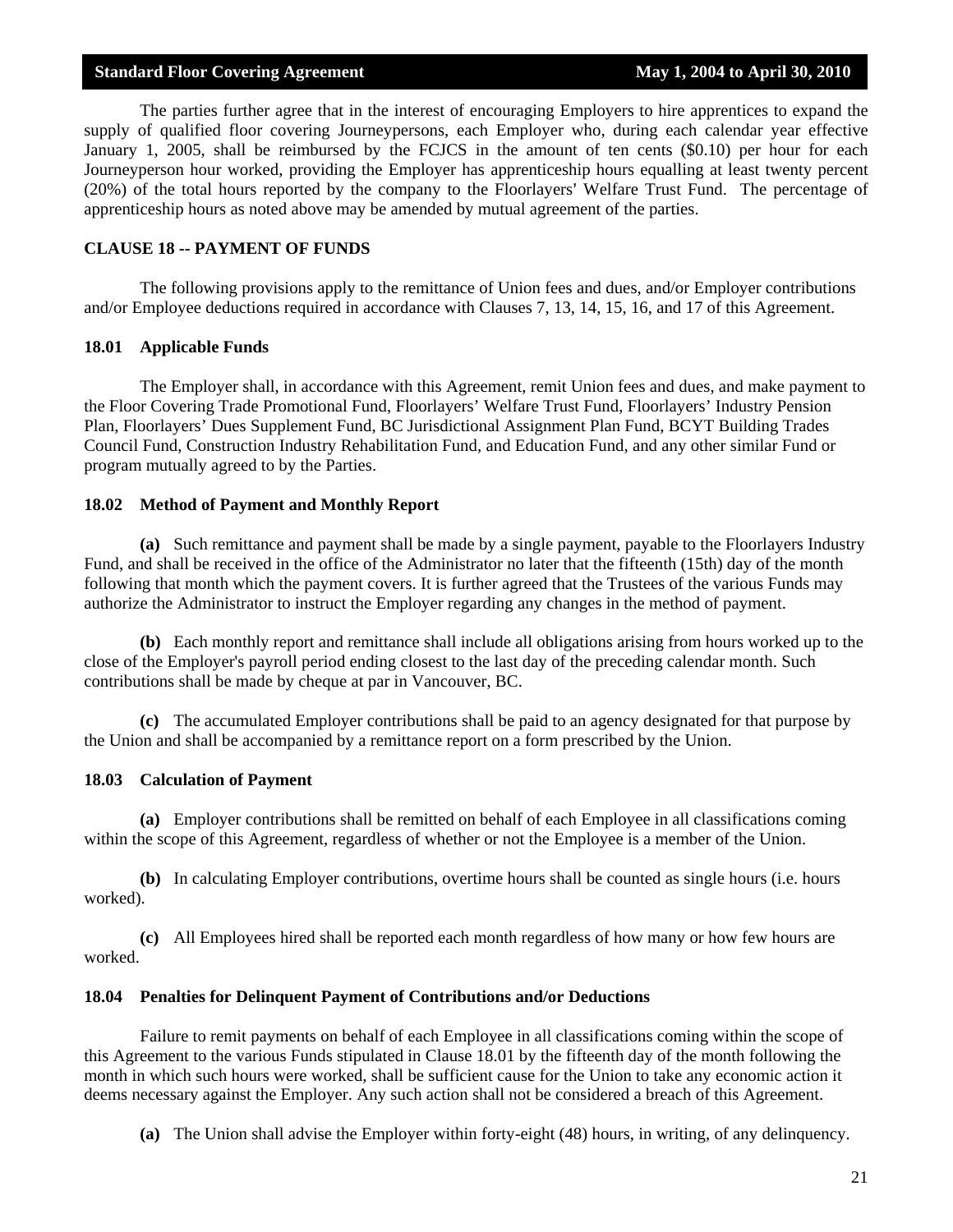**(b)** If the Employer fails to respond within forty-eight (48) hours of receipt of notification, exclusive of Saturday, Sunday and Statutory Holidays, the Union shall require a ten percent (10%) penalty of the amount of the late payment.

**(c)** If it is necessary for the Union to advise the Employer a second time in any consecutive twelve (12) month period, and the Employer responds within forty-eight (48) hours, no penalty is assessed. For the third late payment in a twelve (12) month period, the Union shall have the authority to automatically assess the Employer a penalty of ten percent (10%) of the amount of the late payment or require the posting of a suitable security requirement in a manner prescribed in Clause 3.08.

#### **CLAUSE 19 -- PAYMENT OF WAGES**

#### **19.01 Frequency**

**(a)** The Employer shall pay each Employee covered by this Agreement, weekly or every two (2) weeks, all wages earned by the Employee to a day not more than five (5) working days prior to the date of payment.

**(b)** Payment of wages shall be made during working hours.

**(c)** If a Statutory Holiday falls on the regular pay day, payment of wages shall be made on the regular working day preceding the Statutory Holiday.

**(d)** In the event an Employee is terminated for any reason, the Employer shall pay such Employee all monies due, including annual vacation and Statutory Holiday pay, within three (3) working days or the next regular pay day, whichever first occurs.

**(e)** Where a payroll is not met within the prescribed time, unless proper reasons for delay are forthcoming, it shall not be considered a violation of this Agreement for the Employees to cease work until payment of wages or other arrangements are made.

#### **19.02 Statements**

**(a)** The Employer shall provide a separate or detachable itemized statement with each pay showing the hourly rate, the number of hours at the overtime rate (not to be converted into hours at the regular rate), the gross earnings, each individual item clearly itemized, the total deductions and the Employee's net pay.

**(b)** When Annual Vacation pay and Statutory Holiday pay is paid, the gross earnings on which such pay was calculated shall be shown, and all deductions clearly itemized.

#### **19.03 Payroll Office**

 In the event that the Employer has a Head Office located outside the Province of British Columbia, a payroll office shall be established within the Province.

#### **19.04 Payroll Failures**

 Where there have been instances of payroll failures by the Employer, Principals or Directors, to meet payroll requirements, the Union shall have the right to:

- **(a)** inspect the Employer's payroll; and/or
- **(b)** require the payment of wages and other payroll requirements be by cash or certified cheque; and/or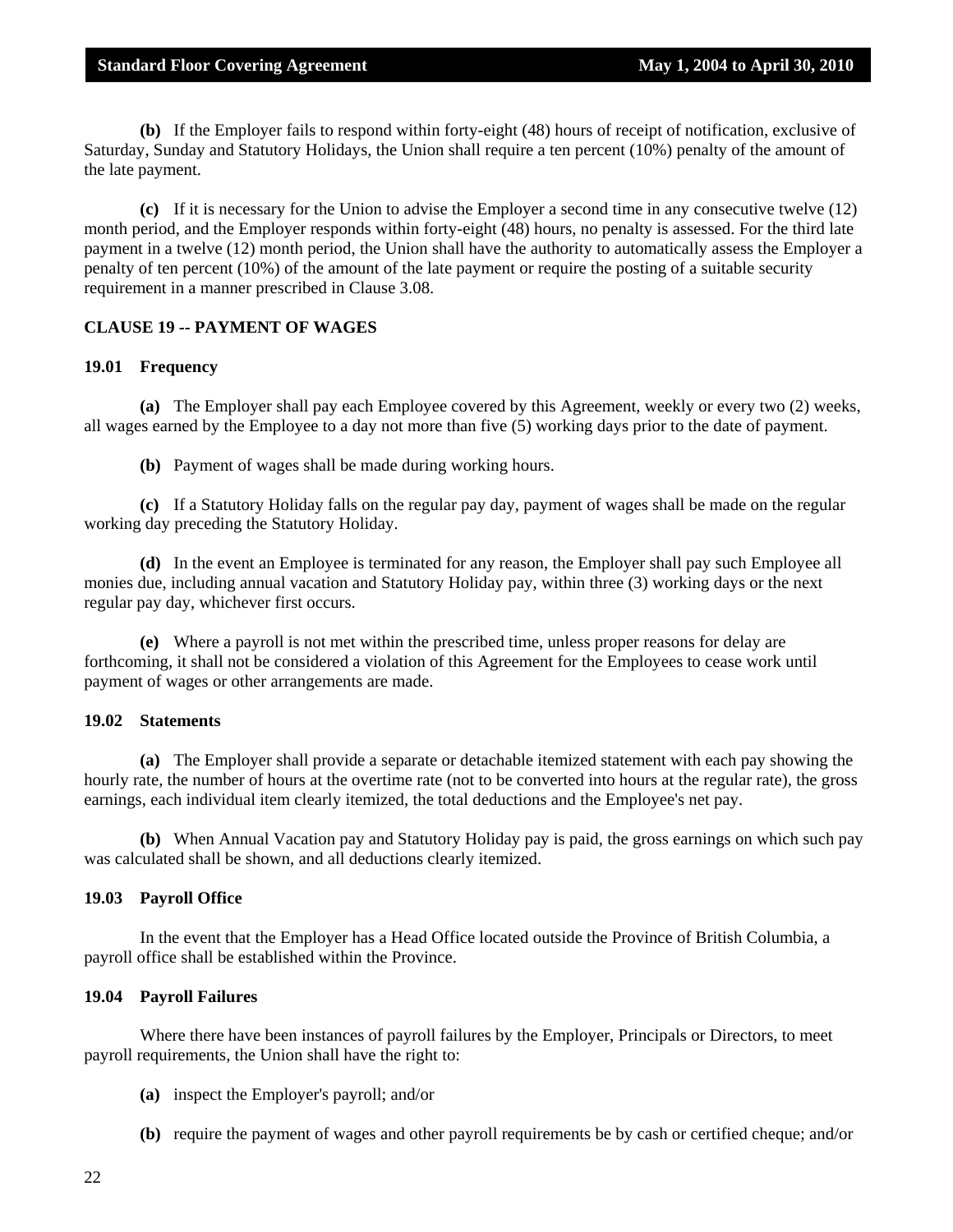**(c)** require the posting of a suitable security requirement in the manner prescribed in Clause 3.05

#### **CLAUSE 20 -- APPRENTICES**

#### **20.01 Duration and Training Requirements**

**(a)** The apprenticeship period shall be for a maximum of 5,400 hours.

**(b)** During the apprenticeship period, the Apprentice must be given the opportunity to learn all phases of the Floor Covering Trade, as outlined in the accepted curriculum adopted by the Floor Covering Trade Advisory Committee. Apprentices shall not drive Company vehicles or do excessive labour work to the detriment of their trade training.

**(c)** The Employer shall notify each Apprentice on the date they commence employment that they shall be required to attend vocational training school classes as established by the FCJCS and that their attendance at school shall be a condition of their continuing employment.

**(d)** Apprentices who have been enrolled in a class on designated days or nights and who fail to attend without first notifying their Employer or the FCJCS Training Coordinator, shall have their employment terminated by the Employer. The Apprentice shall not be permitted to return to school or attend classes or be eligible for rehire by any Employer under agreement until a Committee of the FCJCS has gone into all reasons for the Apprentice's absence from training classes.

**(e)** All Apprentices shall be required to submit each month a personal record of weekly work experiences recorded progressively in a logbook supplied by the FCJCS. The record shall show the number of hours worked and the type of work performed. It shall be verified and signed by an Employer Representative and forwarded after the end of each monthly period to the FCJCS Training Coordinator.

#### **20.02 Conditions of Employment**

**(a)** Apprentices shall be indentured in accordance with the provisions of the provincial Industry Training and Apprenticeship Act, and the FCJCS.

**(b)** Apprentices shall become members of the Union as a condition of their continuing employment.

**(c)** An Apprentice shall not be permitted to work as a Foreman or supervise other workers.

**(d)** An Apprentice with less than two and one-half (2½) years' experience shall not be permitted to work at the trade without the supervision of a Journeyperson.

**(e)** Apprentices are encouraged to obtain tools commensurate with their progress in the trade. All Apprentices shall be expected to have a complete set of tools as required by a Journeyperson after the fourth sixth month work period.

#### **20.03 Floor Covering Joint Conference Society (FCJCS)**

**(a)** The FCJCS shall establish rules and regulations pertaining to Apprenticeship training. All Employers and the Union shall be bound by all apprenticeship standards, rules and regulations adopted by the FCJCS.

**(b)** No Apprentice shall be hired by the Employer without the approval of the FCJCS. Acceptance for joint Apprenticeship training shall include screening and testing of Apprentices in accordance with the Apprenticeship Act and by the established guidelines of the FCJCS.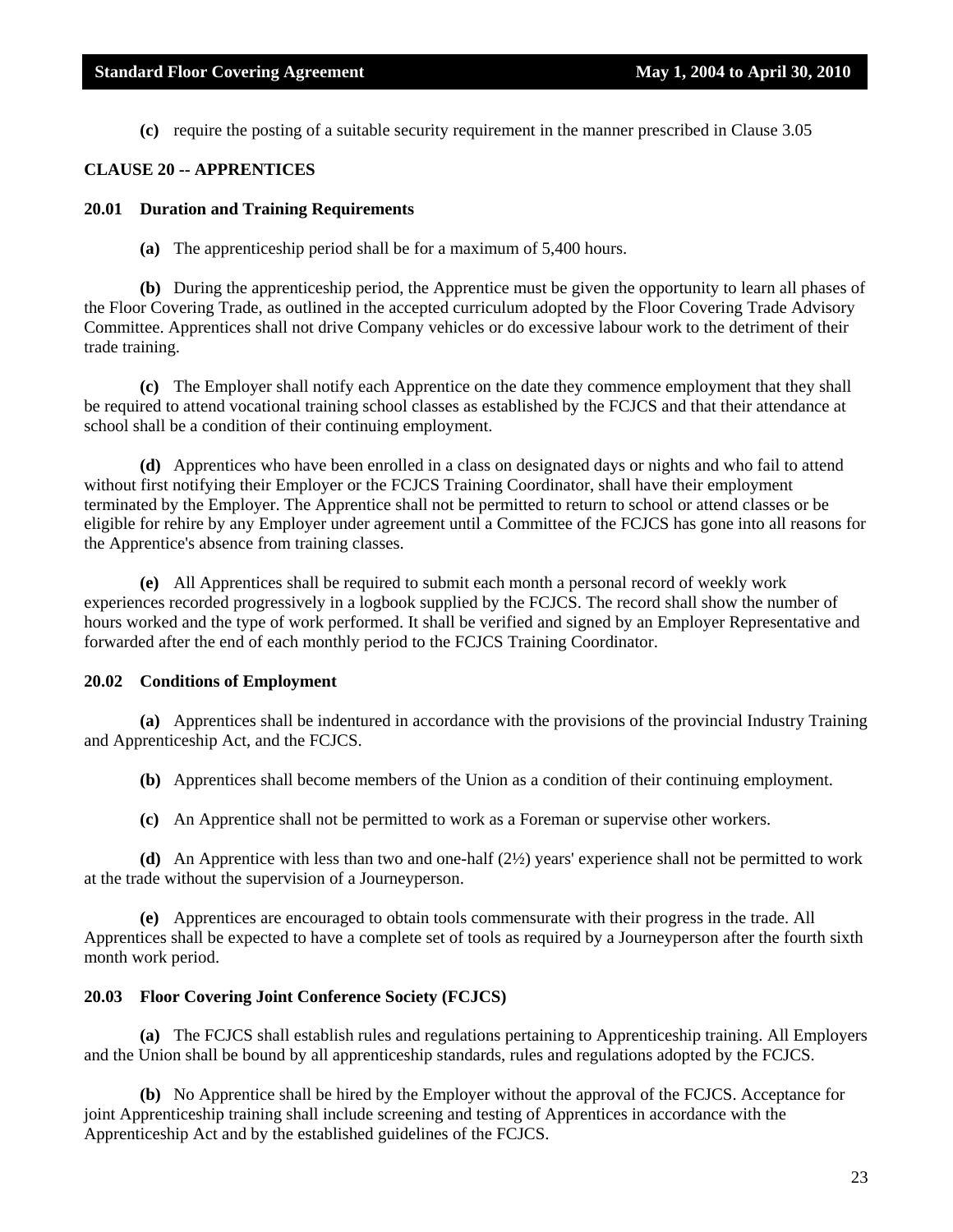**(c)** Prospective Apprentices that have obtained a hiring commitment and have fulfilled the basic entry requirements shall be eligible for dispatch.

**(d)** Apprentices shall enter into a written apprenticeship agreement with the FCJCS, which shall be authorized to act on behalf of the Employer and the Union on all legal matters pertaining to apprenticeship training in conformity with regulations as may be established by the Provincial government.

#### **20.04 Ratios**

**(a)** The Employer may have one (1) Apprentice to the first two (2) Journeypersons, and shall not employ more than one (1) Apprentice for each additional four (4) Journeypersons thereafter.

**(b)** Such ratio(s) shall be calculated on a company wide basis, and may be varied to meet special situations, subject to the approval of the Union.

**(c)** In the event of a layoff, the ratio of remaining Apprentices to Journeypersons shall not exceed the ratio(s) as stipulated above.

**(d)** Under no circumstances shall the number of Apprentices exceed the number of Journeypersons on a project.

#### **20.05 Advancement**

**(a)** Advancement of Apprentices shall not be considered as being automatic.

**(b)** In instances of unsatisfactory training habits or shortage of training hours the Employer may wish to have the future rate increases of an Apprentice reviewed.

**(c)** Prior to making any adjustments to the future rate increases of an Apprentice, the Employer must have the approval of FCJCS Training Coordinator.

**(d)** Prior to the completion of an Apprentice's contract of apprenticeship, the Employer may wish to have the apprenticeship period extended to ensure the Apprentice is qualified to receive the Journeyperson rate.

**(e)** The Employer must have the approval of the FCJCS Training Coordinator before there is any extension of this contract.

#### **CLAUSE 21 -- ACCIDENT PREVENTION**

**21.01** The Parties to this Agreement shall, at all times, comply with the Accident Prevention Regulations of the Workers' Compensation Act of British Columbia. The Union shall endeavour to give thorough instructions to its members in all standard safety precautions.

**21.02** All equipment, tools, and materials must conform and be utilized in conformity with applicable Provincial and/or Federal Regulations, Acts, and Laws. Employer safety rules and regulations shall be complied with provided they are not inconsistent with the above mentioned.

**21.03** It shall not be considered a violation of this Agreement should an Employee(s) refuse to work in conditions and/or use equipment that do not meet prescribed safety standards and/or regulations. Refusal of an Employee to abide by the Workers' Compensation Board Regulations may be considered cause for dismissal.

**21.04** The Employer shall provide adequate equipment or sufficient manpower to handle heavy or bulky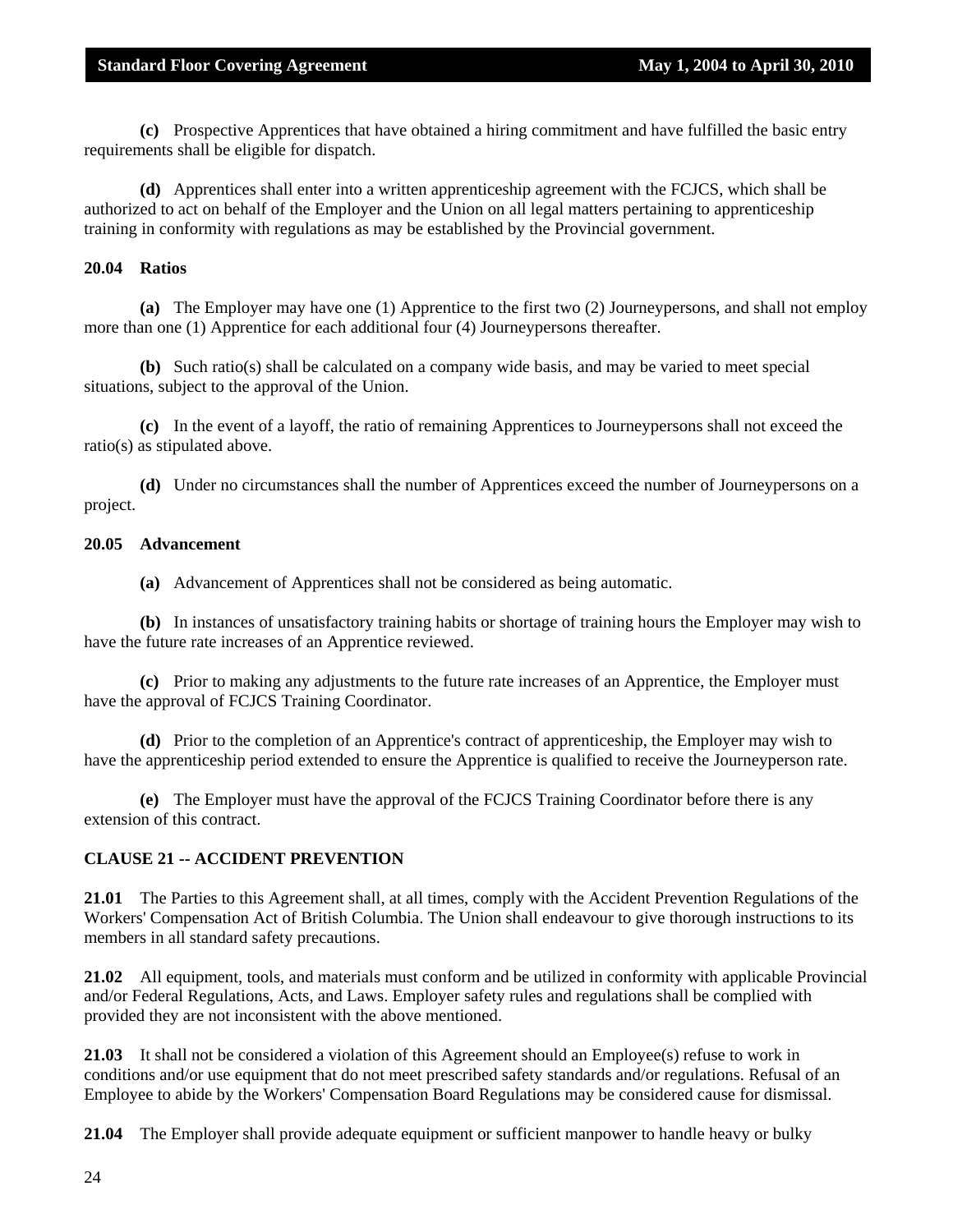materials on all projects.

#### **CLAUSE 22 -- PRODUCTIVITY**

**22.01** The Employer and the Union recognize that in the interest of preserving and expanding employment opportunities, both have a mutual obligation to consider steps to maintain a standard of productivity in order that the Floor Covering Industry can pay the wages and fringe benefits established in this Agreement.

**22.02** To further this objective, the Employer and the Union may set up a Committee consisting of Employer and Employee representatives to make recommendations for the improvement of productivity, including but not being limited to, seminars, product clinics, and/or classes of new installation procedures.

#### **CLAUSE 23 -- JOURNEYPERSON GOOD WORKMANSHIP AND RESPONSIBILITY**

#### **23.01 Floor Covering Joint Conference Society (FCJCS)**

**(a)** The FCJCS shall establish rules and regulations pertaining to Journeyperson good workmanship and responsibility, and such rules and regulations shall be based on regular working procedures and common sense practices.

**(b)** Employers signatory to this Agreement, whether or not a member of the FCJCS, agree to be bound by and accept the decisions of the FCJCS in all matters relevant to good workmanship and responsibility.

#### **23.02 Unsatisfactory Workmanship**

**(a)** All instances of unsatisfactory workmanship involving a Journeyperson Employee shall be reported to the Union. The Union shall be responsible to ensure that the designated representative of the FCJCS carries out a proper investigation immediately following receipt of such notification.

**(b)** In the event the Journeyperson Employee previously notified the Employer that there may be problems installing material involved in order to meet acceptable industry standards, and such Employee then makes the installation at the Employer's instruction, then no fault shall rest with such Employee and Clause 23 shall not apply.

**(c)** Following receipt of the investigation report which finds that an Employee is at fault, a directive may be made which may require the Employee to rectify the installation complaint only.

**(d)** The employees agree that when an installation is unsatisfactory, the Employer may, within a period of three (3) days from the time of installation, report same in writing to the Business Representative of the Union, who shall endeavour to adjust the matter.

In the event he/she is unable to do so, he will assign the Floor Covering Joint Conference Society co-coordinator, who, himself, shall inspect and adjudge the work. In the event the mechanic is at fault, the Joint Conference Board will require the mechanic to forfeit his time or reinstall the job.

On minor details such as missing screws, carpet not tucked in, etc., within a period of three (3) days after inspection by the Employer, if poor or negligent workmanship is determined to exist, it shall be the responsibility of the mechanics involved to repair same on their own time. These repairs are to be completed within seven (7) days of notification by the Employer to the mechanic. A copy of such notification shall be sent to the Union. Repairs will be scheduled by the Employer within the normal working day. Apprentices are excluded and the mechanic is not responsible for such apprentices. If the mechanic feels this is unjust he/she has the right to appeal to the Union.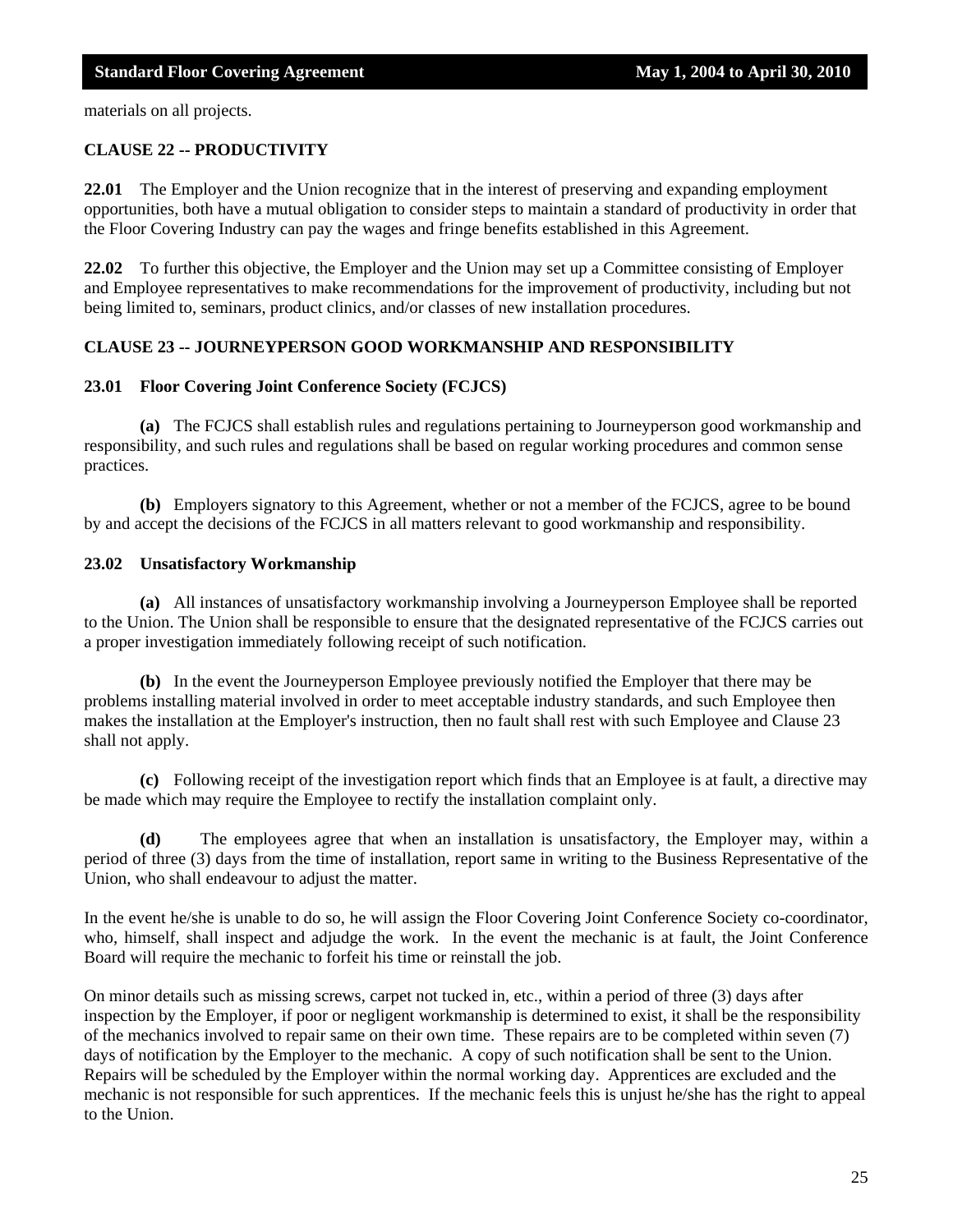#### **23.03 Journeyperson Upgrading**

**(a)** All existing members of the Union employed as a Journeyperson shall be required to hold a Trade Qualification (TQ) Certificate from the Province of British Columbia, or an Inter-Provincial Certificate (Red Seal). Notwithstanding the foregoing, all new members of the Union employed as a Journeyperson shall be required to obtain a TQ Certificate or Inter-Provincial Certificate or INSTALL Certificate no later than six (6) months after having become a member of the Union.

**(b)** The FCJCS shall institute annual mandatory upgrading courses or seminars that may require the attendance of all Journeypersons.

**(c)** All Journeypersons shall be required to attend at least one (1) training program every two (2) years as provided by the FCJCS. Manufacturers' courses or seminars must have the prior approval of the FCJCS in order to be considered a recognized course. The schedules of available courses shall be published on a six (6) month basis.

**(d)** When courses or programs have been established, the Employer shall make every reasonable effort to ensure the Journeyperson has the opportunity to attend. The Employer shall ensure that Union members can attend approved courses when given reasonable notice.

**(e)** Failure or refusal to meet the above requirements without reasonable prior permission to be excused shall result in a Journeyperson having his/her wage rate reduced to the eighty percent (80%) Apprentice level. The remaining twenty percent (20%), plus Annual Vacation pay and Statutory Holiday pay, shall be remitted to the FCJCS for the express purpose of training. Such reduction shall take effect when the Journeyperson has been instructed by the FCJCS to take a TQ course, or other approved course, but refuses to comply. A Journeyperson who subsequently takes the TQ course, or other approved course as directed, shall be reinstated at the Journeyperson rate immediately thereafter.

#### **CLAUSE 24 -- FLOOR COVERING JOINT CONFERENCE SOCIETY (FCJCS)**

#### **24.01 Mandate**

 A Floor Covering Joint Conference Society (FCJCS) shall be established and maintained, and shall at all times work in accordance with the FCJCS Constitution and Bylaws (refer to Clause 24.03 below), as well as the terms and conditions of this Agreement and the mutual interests of the Parties signatory thereto.

#### **24.02 Members and Board of Directors**

**(a)** The FCJCS shall consist of a total of ten (10) members, five (5) of whom shall be appointed by the Union in accordance with the FCJCS Constitution and Bylaws, and five (5) of whom shall be appointed by the Society of BC Floorcovering Employers in accordance with the FCJCS Constitution and Bylaws.

**(b)** The FCJCS Board of Directors shall consist of the ten (10) members of the FCJCS.

**(c)** The members of the FCJCS, and Directors of the FCJCS shall each meet respectively in accordance with the FCJCS Constitution and Bylaws.

#### **24.03 FCJCS Constitution and Bylaws**

 The FCJCS Constitution and Bylaws shall govern the operation of the FCJCS, and shall clearly define the purpose, function and mandate of the FCJCS, the FCTPF and the Install Program. The terms and conditions of the FCJCS Constitution and Bylaws shall be consistent with the historical practices and principles of the FCTPF and the Floor Covering Joint Conference Board (the predecessor organization to the FCJCS), and/or as otherwise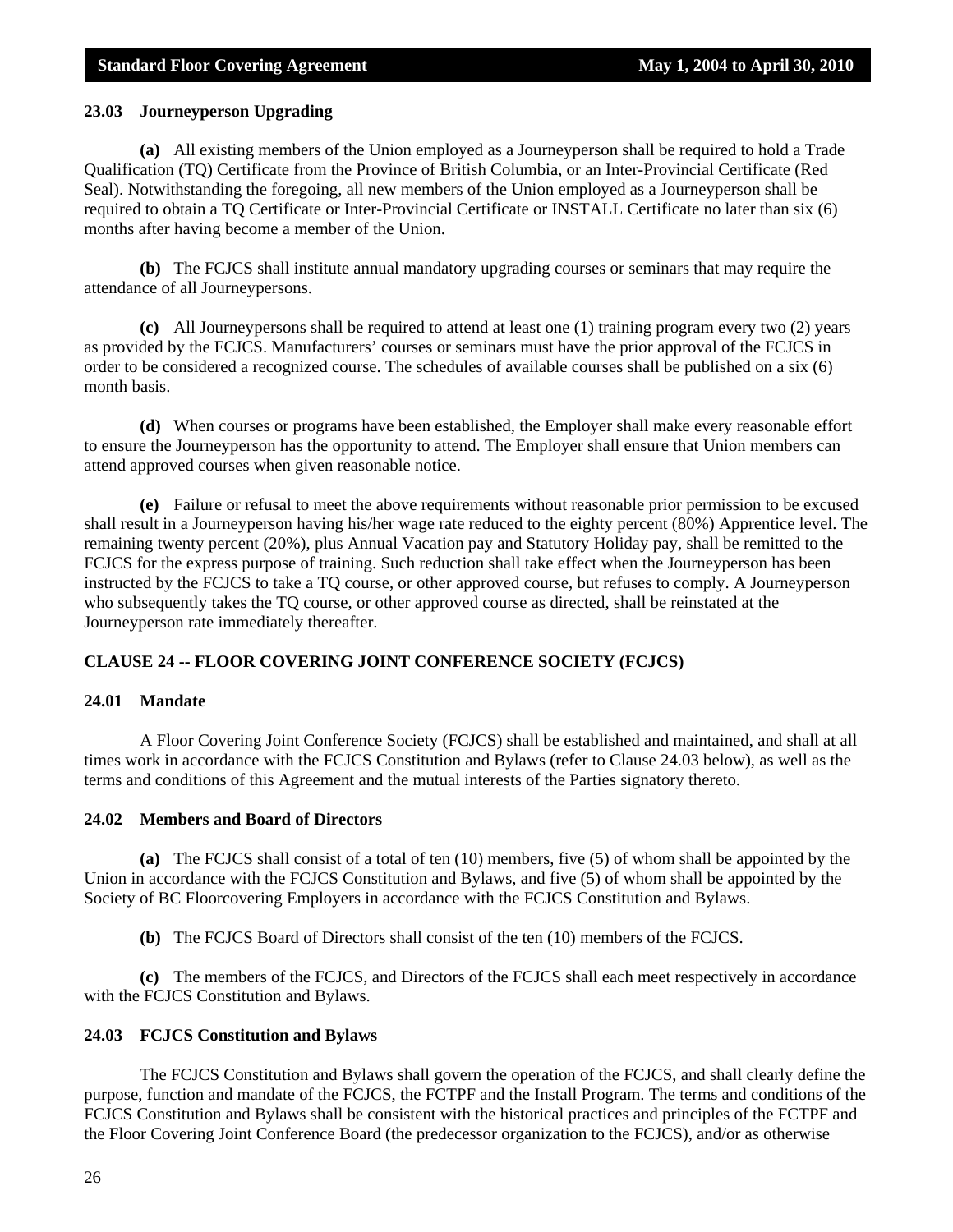mutually agreed upon by the members and/or Directors of the FCJCS. See also Clause 13.

#### **24.04 FCJCS Training Coordinator**

 In accordance with the FCJCS Constitution and Bylaws, the FCJCS shall employ, on a full time basis, an employee who shall be called the FCJCS Training Coordinator. Such Coordinator shall be a member in good standing of the Union, and shall, in addition to performing such other duties as may be assigned by resolution(s) of the FCJCS Directors, be responsible, under the direction of such Directors, for promoting the industry, coordinating the Apprenticeship and Journeyperson training program(s), inspecting industry complaints on workmanship, and coordinating all joint labour/management projects and events that are designed to promote good public relations.

#### **CLAUSE 25 -- GRIEVANCE PROCEDURE**

#### **25.01 Definitions**

**(a)** A "Grievance" shall be defined as any difference by the Parties to this Agreement concerning its interpretation, application, operation or any alleged violation thereof, including discharge for cause alleged to be unjust by the Union. Notwithstanding the foregoing, the layoff of an Employee(s) for reasons of project efficiency or reduction of forces on suspension or completion of work shall not be defined as a discharge.

**(b)** The use of the term "Party" within this Clause shall reference one (1) the Parties to this Agreement (i.e. the Union, a signatory Employer, CLR, or the Society of BC Floorcovering Employers).

#### **25.02 Time Limits**

 No grievance shall be entertained unless instituted by the aggrieved Party within thirty (30) days of its occurrence, except that a grievance arising out of alleged unjust discharge must be instituted within fifteen (15) days of its occurrence. Notwithstanding the foregoing, such time limits do not apply to wage claims.

#### **25.03 Procedure**

 When a grievance arises under the terms of this Agreement, it shall be taken up in the manner as set out below. All grievances shall be finally and conclusively settled.

**Step #1:** The Union shall first discuss the grievance with the Employer, and if they mutually agree their decision shall be final.

**Step #2:** Failing settlement within three (3) working days, and upon written notice from the aggrieved Party, each Party shall, within three (3) working days, appoint three (3) persons to be members of a Joint Committee. Such Committee shall meet within five (5) days of its appointment, or such longer period of time as may otherwise be mutually agreed upon, and shall be charged with examining the particulars of the grievance and determining a resolution which shall then be submitted to both Parties for approval.

**Step #3:** In the event the Joint Committee fails to resolve the grievance conclusively within five (5) calendar days of its appointment, or such longer period of time as may otherwise be mutually agreed upon, then the grievance shall be submitted to an Arbitration Board of three (3) persons.

**Step #4:** The following procedures shall apply to the establishment and operation of the Arbitration Board.

 **(a)** The Union and the Employer shall each appoint one (1) person to the Arbitration Board.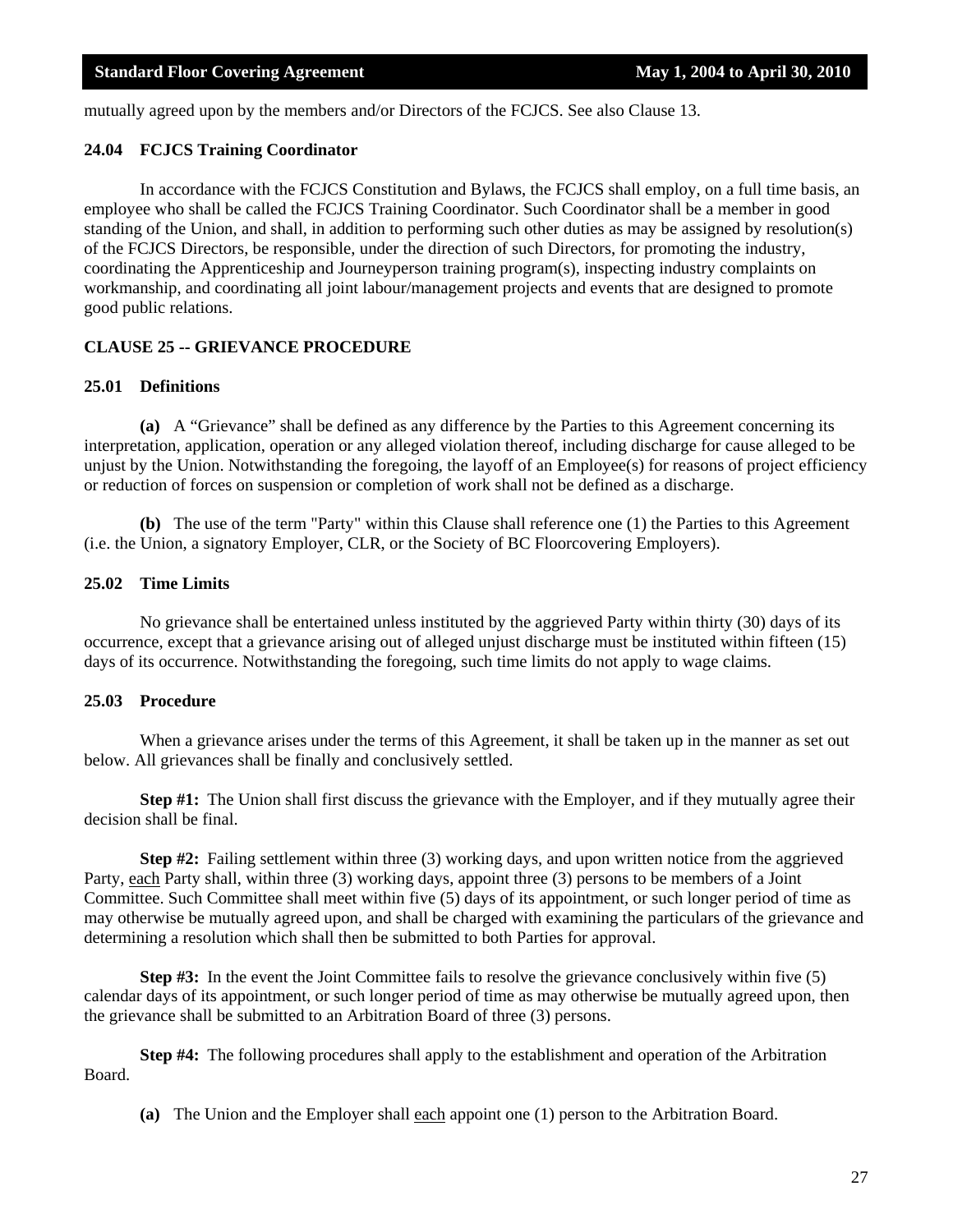**(b)** In the event that either Party should fail or neglect to appoint one (1) such person to the Arbitration Board within three (3) working days of receipt of written notice from the other to do so, the aggrieved Party may then request the Labour Relations Board (LRB) to make such appointment on the other Party's behalf. Such appointment shall be a person deemed fit for such purpose, and shall be deemed to have been by the Party who failed or neglected to make the necessary appointment on their own.

**(c)** The two (2) Arbitrators so appointed shall confer to select a third Arbitrator who shall also be Chair of the Arbitration Board. In the event such two (2) Arbitrators are unable to mutually agree on a third Arbitrator within three (3) working days, or such longer period of time as may otherwise be mutually agreed upon, of the appointment of the second Arbitrator, either Arbitrator may apply to the LRB to appoint the third Arbitrator.

**(d)** The Arbitration Board shall sit, hear the Parties, settle the terms of the question to be arbitrated, and make its award within five (5) working days, or such longer period of time as may otherwise be mutually agreed upon, from the date of appointment of the Chairman.

**(e)** The decision of the majority of the Arbitrators shall be considered the award of the Arbitration Board and shall be final and binding upon the Parties to the dispute. The Arbitration Board shall deliver its award to each of the Parties and they shall implement it forthwith.

**(f)** Each Party shall pay the fees and expenses of the Arbitrator appointed by themselves, or on their behalf, plus one-half (½) of the fees and expenses of the Chairman. Each Party shall also pay one-half (½) of the general fees and expenses (i.e. secretarial, etc.) incurred by the Arbitration Board.

**Step #5:** Notwithstanding Step #4 above, upon mutual agreement of the Parties to the Grievance such grievance may, as an alternative, be referred to a single Arbitrator rather than an Arbitration Board. In such a case, the appointment of the single Arbitrator shall also be as mutually agreed by the Parties. However, in the event the Parties are unable to agree, they may apply to the LRB to make such appointment on their behalf.

#### **CLAUSE 26 -- SAVINGS CLAUSE**

**26.01** In the event that any provision of this Agreement, or part thereof, be rendered or declared invalid by reason of any existing or subsequently enacted legislation or by any judgment or order of a court of competent jurisdiction, such invalidation of such part or portion of this Agreement shall not invalidate the remaining portions hereof, and such remaining portions shall continue in full force and effect.

**26.02** In the event that any Clause or Section is held invalid, or enforcement of, or compliance with which has been restrained, as above set forth, the Parties affected thereby shall enter into immediate collective bargaining negotiations upon the request of either Party for the purpose of arriving at a mutually satisfactory replacement for such Article or Section during the period of invalidity or restraint. If the Parties do not agree on a mutually satisfactory replacement, they shall submit the dispute to the Grievance Procedure.

#### **CLAUSE 27 -- TECHNOLOGICAL CHANGE**

 The Parties agree to abide with the provisions of the Labour Relations Code of BC regarding technological change.

#### **CLAUSE 28 -- SEXUAL HARASSMENT WARNING**

 The Union and the Employer shall not condone sexual harassment in any form. Any such incident shall be reported to the FCJCS and the Grievance Procedure (Clause 25) of this Agreement shall apply.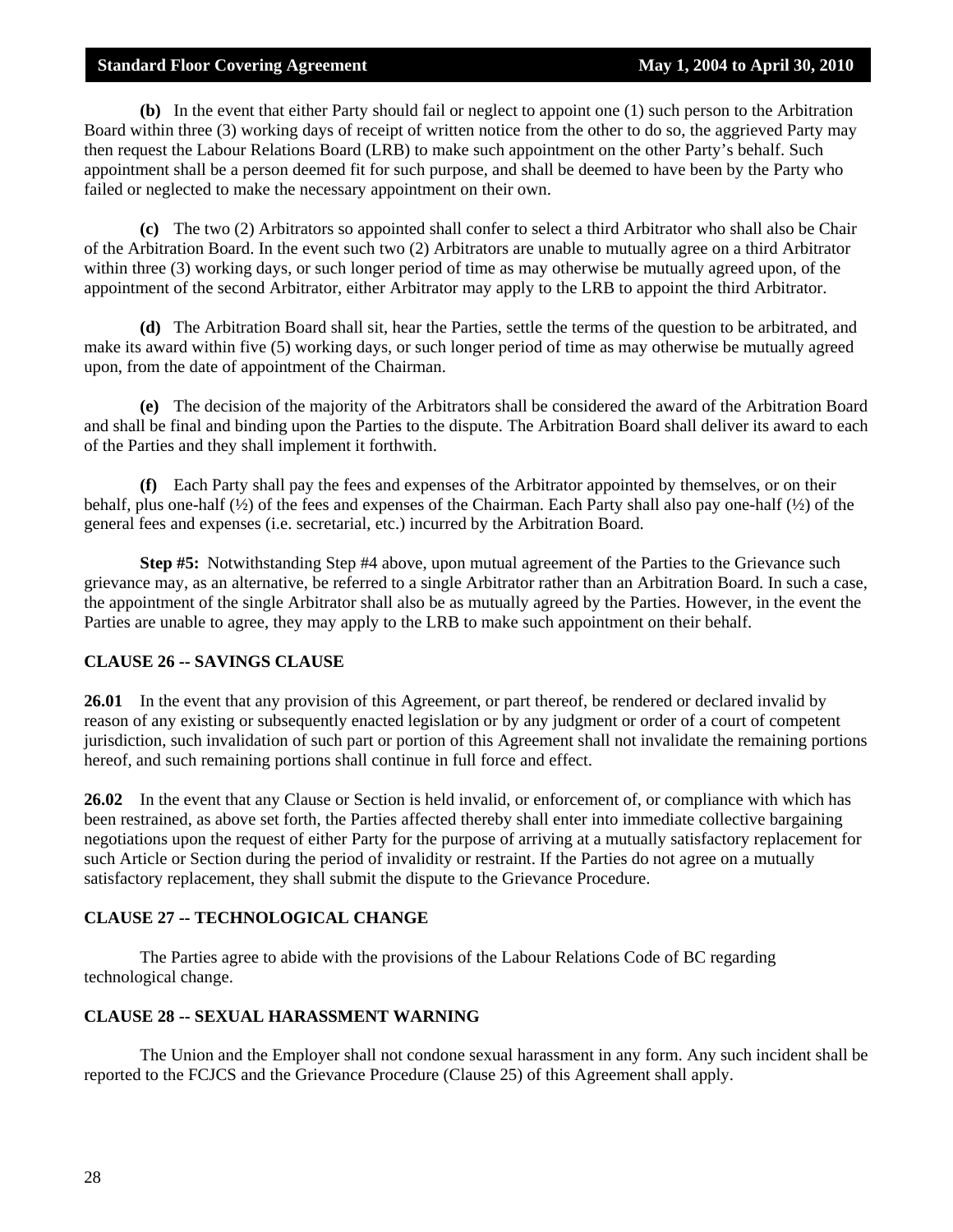### **CLAUSE 29 -- ENABLING**

 When in the opinion of any of the Parties to this Agreement, certain work may be secured that will not permit the recognition of conditions outlined in this Agreement, the FCJCS, by a vote of the majority of Employer Directors and a majority of the Union Directors, may modify the conditions contained within this Agreement to govern such work. When all Parties have been notified, such modification shall not be considered a violation of this Agreement.

Signed this \_\_\_\_\_\_\_ day of February, 2005. Signed this \_\_\_\_\_\_ day of February, 2005. **SIGNED ON BEHALF OF: SIGNED ON BEHALF OF:** \_\_\_\_\_\_\_\_\_\_\_\_\_\_\_\_\_\_\_\_\_\_\_\_\_\_\_\_\_\_\_\_\_\_\_\_\_\_ \_\_\_\_\_\_\_\_\_\_\_\_\_\_\_\_\_\_\_\_\_\_\_\_\_\_\_\_\_\_\_\_\_\_\_\_\_\_\_ Construction Labour Relations Association of BC UBCJA Floorlayers Union Local 1541 \_\_\_\_\_\_\_\_\_\_\_\_\_\_\_\_\_\_\_\_\_\_\_\_\_\_\_\_\_\_\_\_\_\_\_\_\_\_ \_\_\_\_\_\_\_\_\_\_\_\_\_\_\_\_\_\_\_\_\_\_\_\_\_\_\_\_\_\_\_\_\_\_\_\_\_\_\_

Construction Labour Relations Association of BC UBCJA Floorlayers Union Local 1541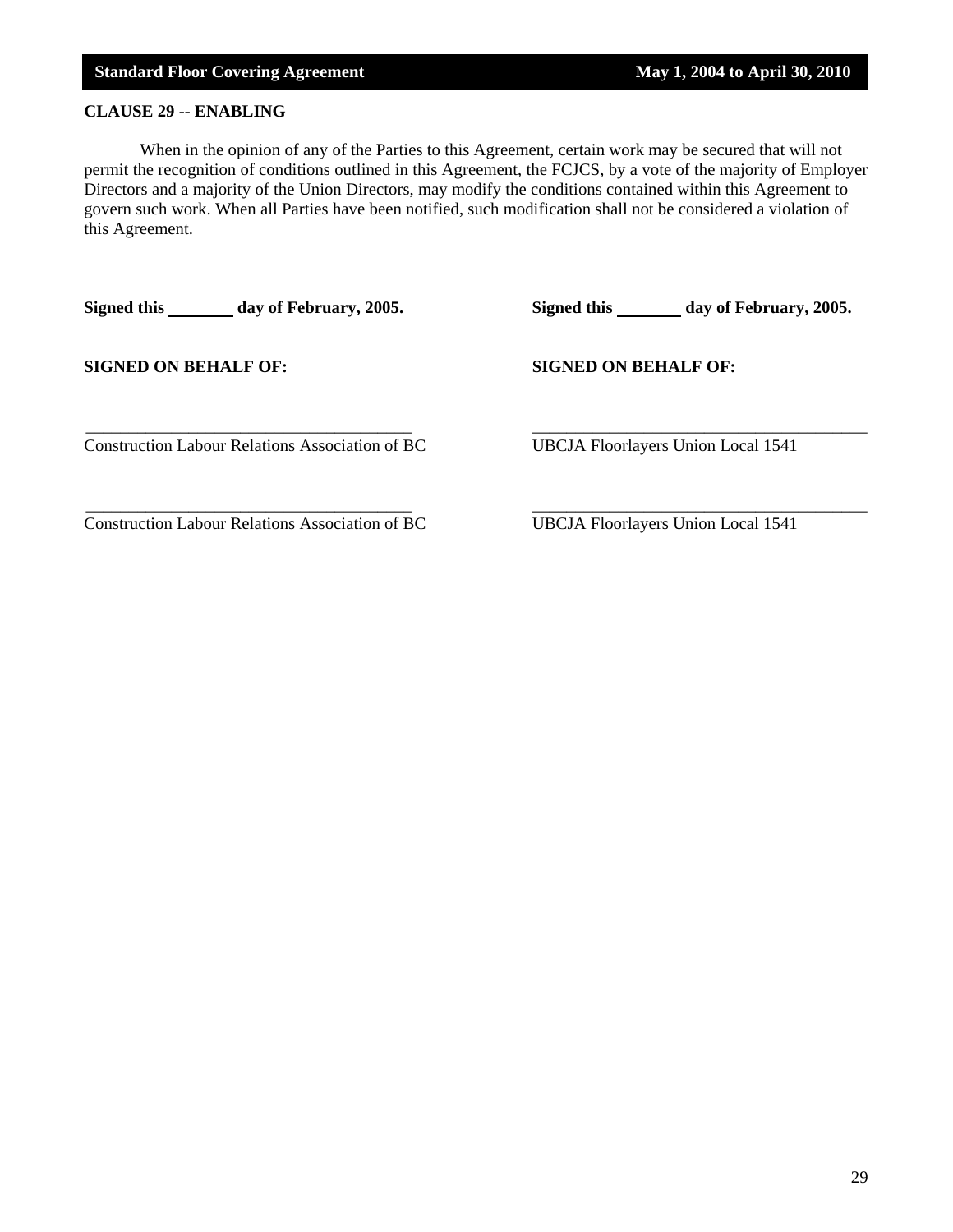#### THE FOLLOWING FIRMS ARE MEMBERS OF CONSTRUCTION LABOUR RELATIONS ASSOCIATION OF B.C. AND HAVE AUTHORIZED THE ASSOCIATION TO BARGAIN AND SIGN A COLLECTIVE AGREEMENT ON THEIR BEHALF WITH THE UNITED BROTHERHOOD OF CARPENTERS AND JOINERS OF AMERICA (FLOORLAYERS SECTION, LOCAL 1541

Artisan Floor Covering Ltd. 9585 - 139th St. Surrey, BC V3V 5X7

Atlas Floors Ltd. 1411 Madore Ave. Coquitlam, BC V3K 3C3

Alex Barron Flooring Contractor Ltd. Unit 2165 - 1851 Savage Rd. Richmond, BC V6V 2R6

Beatty Floors Ltd. 1840 Pandora St. Vancouver, BC V5L 1M7

Benefit Floors Ltd. 106 - 17665 - 66A Ave. Surrey, BC V3S 2A7

B.C. Hardwood Floor Co. Ltd. 1977 Triumph Street Vancouver, BC V5L 1K6

Burritt Bros. Floor Covering Ltd. 3594 Main St. Vancouver, BC V5V 3N3

California Floors Ltd. 120 W. 3rd Ave. Vancouver, BC V5Y 1E9

Centaur Products Inc. 6855 Antrim Ave. Burnaby, BC V5J 4M5

Creative Installations Ltd. 12 - 1350 Valmont Way Richmond, BC V6V 1Y4

Donald Flooring Contract Sales Ltd. 1614 W. 5th Ave. Vancouver, BC V6J 1N8

Duron (B.C.) Ltd. #702 - 5830 Byrne Rd. Burnaby, BC V5J 3J3

Fast Track Floors Ltd. 23 - 19257 Enterprise Way Langley, BC V3S 6J8

First Class Carpet Installations Ltd. 9451 Granville Ave. Richmond, BC V6Y 1P9

HKH Floors Ltd. 10740 Fraserglen Dr. Surrey, BC V3R 8L9

The Johnston Floor Co. Ltd. #108 - 7201 - 72nd St. Delta, BC V4G 1M5

Jordans Contract Sales (B.C.) Ltd. 3352 Jacombs Rd. Richmond, BC V6V 1Z6

Maxwell Floors Ltd. 8441 - 160th St. Surrey, BC V3S 3T9

MGR Installation 7312 Imperial Cres. Prince George, BC V2N 2W6

Ocean Craft Services Ltd. 15 East 6th Vancouver, BC V5T 1J3

Phil's Floors 10-20075-92A Ave. Langley, BC V1M 3A5

--- Branch 6283 Fairview Way Duncan, BC V9L 2J4

Power Floors Ltd. 1386 Laburnum St. Vancouver, BC V6J 3W3

Raeco (Western) Ltd. 7089 Merritt Ave. Burnaby, BC V5J 4R7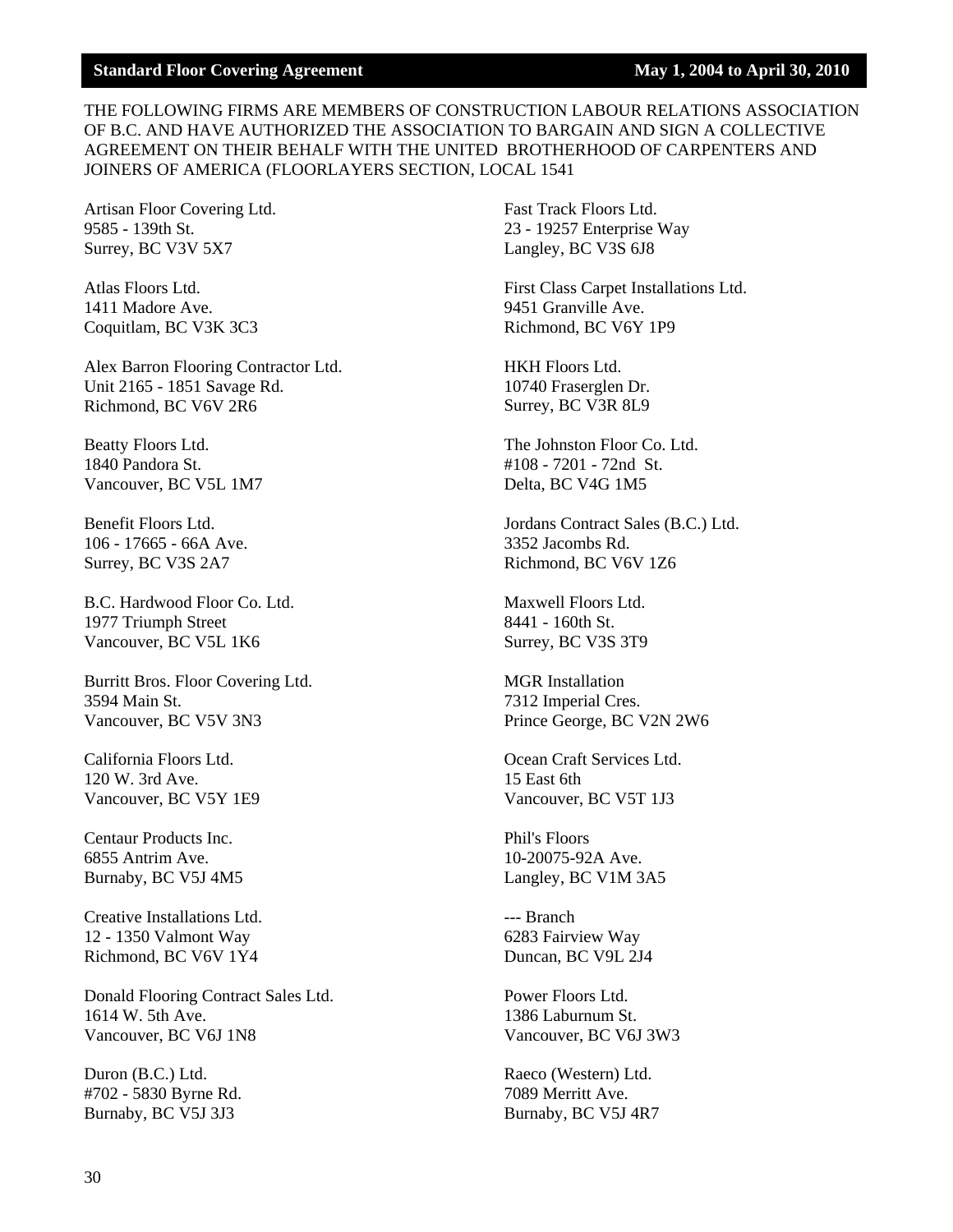G.F. Rothwell Carpet Laying Ltd. 2162 E. 10th Ave. Vancouver, BC V5N 1Y1

Sundance Floor Co. Ltd. 201 - 20050 Stewart Cres. Maple Ridge, BC V2X 0T4

Sunshine Floor Covering PO Box 42585 New Westminster, BC V3M 6H5

T & R Floors Ltd. 996 Kangaroo Rd., RR#2 Victoria, BC V9B 5B4

Tec Floor Coverings Ltd. 120 - 5600 Cedarbridge Way Richmond, BC V6X 2A7

Varty Floors Ltd. 130 - 2351 No.6 Road Richmond, BC V6V 1P3 Watson's Paint & Floor Centre (1996) Ltd. 4305 - 10th Ave. Port Alberni, BC V9Y 4X5

D.L. Watts Flooring 1994 Ltd. Unit 708 - 13377 - 78th Ave. Surrey, BC V3W 5B9

Westerley Track & Installations 7111 Ledway Rd. Richmond, BC V7C 2J5

White Spruce Flooring Ltd. 1586 Ogilvie St. Prince George, BC V2N 1W9

Willett Enterprises Box 76 Likely, BC V0L 1N0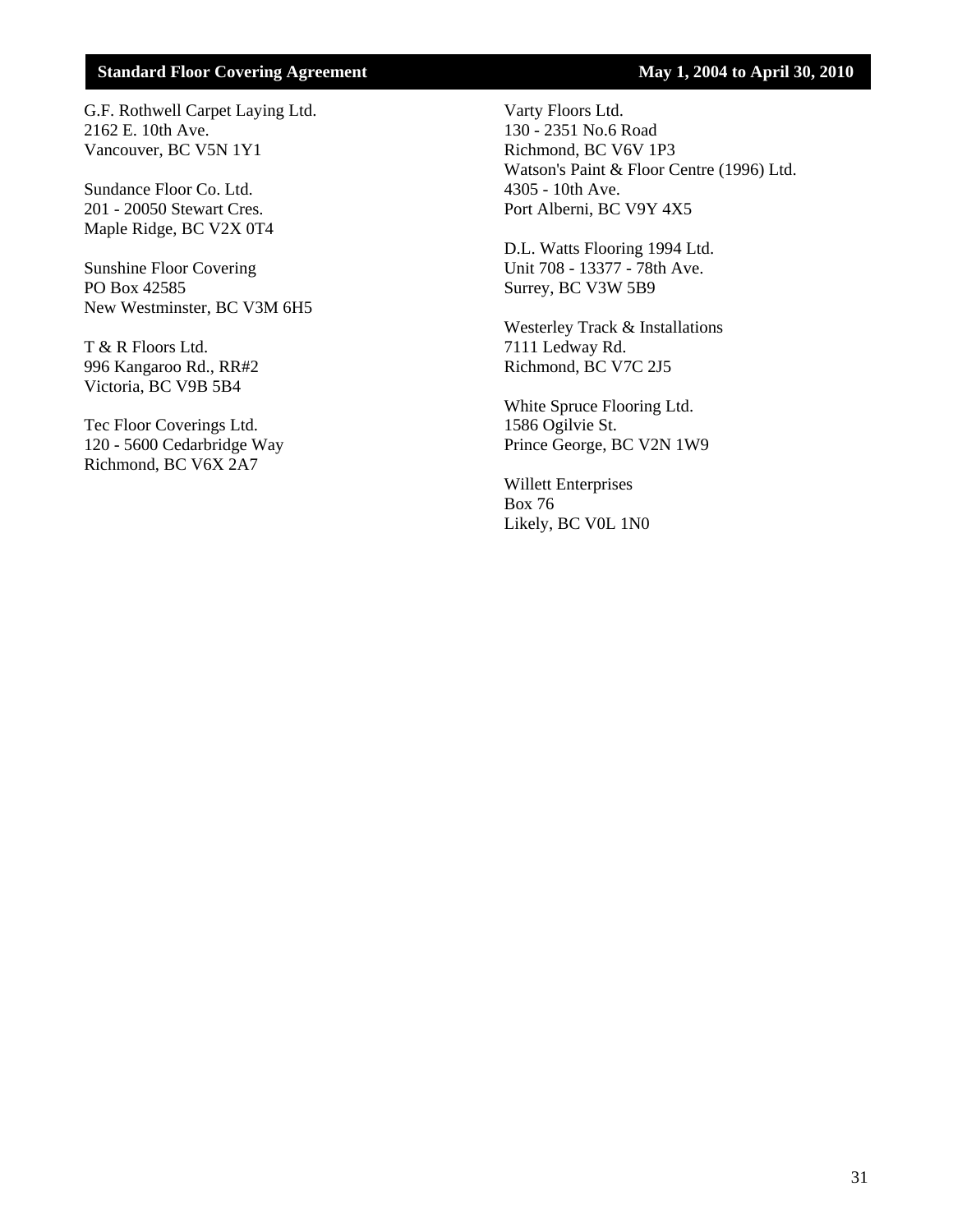## Standard

# Carpet, Resilient and Hardwood Floor Covering Agreement

### Residential, Commercial, Institutional and Industrial

By and Between:

### UNITED BROTHERHOOD OF CARPENTERS AND JOINERS OF AMERICA FLOORLAYERS' UNION LOCAL 1541

(Hereinafter referred to as the "Union")

### And:

### CONSTRUCTION LABOUR RELATIONS ASSOCIATION OF BC

On its own behalf, on behalf of its member Employers who have authorized the Association to execute this Agreement, and those members added from time to time by notice given to the Union, and on behalf of the Society of BC Floorcovering Employers.

(Hereinafter referred to as the "Employer")

## May 1, 2004 to April 30, 2010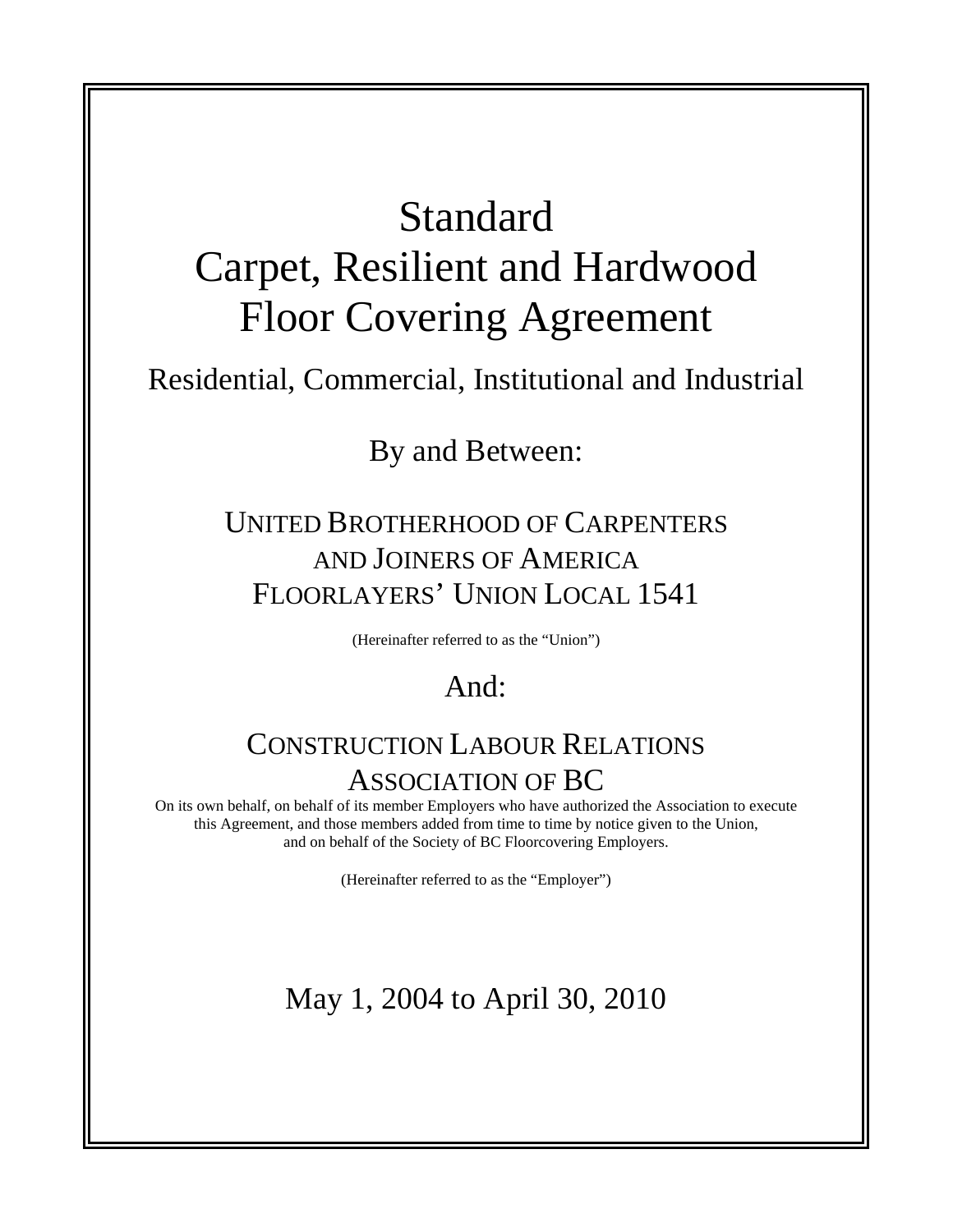# Standard Carpet, Resilient and Hardwood Floor Covering Agreement

### Residential, Commercial, Institutional and Industrial

By and Between:

### UNITED BROTHERHOOD OF CARPENTERS AND JOINERS OF AMERICA FLOORLAYERS' UNION LOCAL 1541

(Hereinafter referred to as the "Union")

### And:

(Hereinafter referred to as the "Employer")

### May 1, 2004 to April 30, 2010